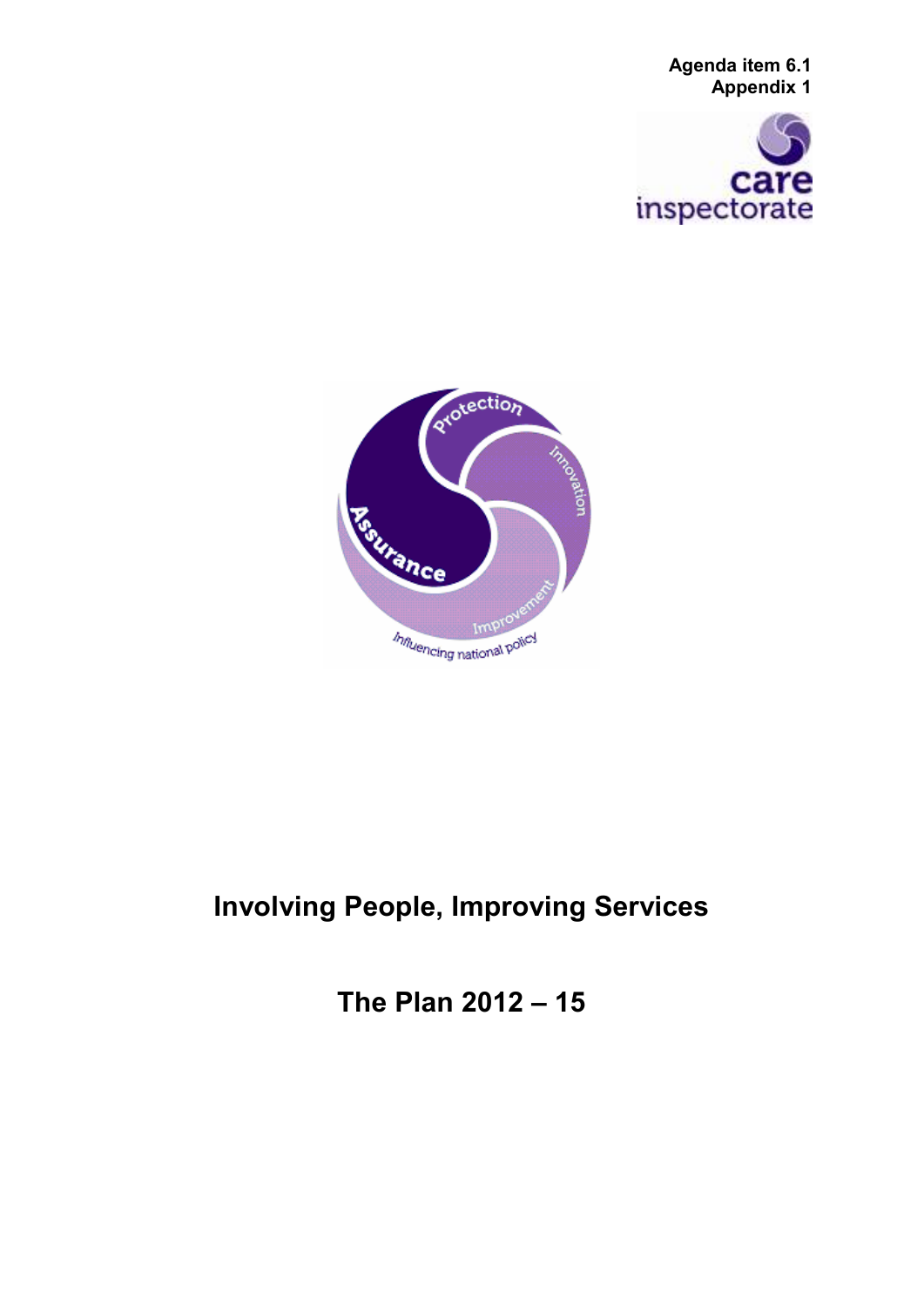### **Introduction from Annette Bruton, Chief Executive**

Involving people who have experience of using care and support services and their family and carers in our work is vital not only as a public body but particularly as an organisation responsible for assessing the quality of care and support services for some of society's most vulnerable people. People who use services are focused on the experience of using a care service and remind professional staff of what issues are important to them and the wider public.

It gives me great pleasure to support the work of the project team who have prepared this document and have set out how the Care Inspectorate will develop its existing involvement activities over the next 3 years and beyond.

I would like to take this opportunity to thank the project group which was made up of people who use services, carers and staff for their work, commitment, and enthusiasm for setting out the 'Involvement dream' which can be found in a picture on page 14. This Involvement Plan will be a working document, used to explain the Care Inspectorate's commitment to involvement and to monitor our progress against the action plan and outcomes or benefits we expect to achieve from developing our involvement work.

I am pleased to see how the project team have highlighted the Care Inspectorate's responsibilities under the Duty of Public Focus and have linked this work to the Care Inspectorate's Corporate Plan.

It is particularly clear that the Project team see the need for the Care Inspectorate to develop a 'culture of involvement' in which everyone embraces the importance of involving people who use services and their carers in our work. The development of the Care Inspectorate's Involvement Charter and the intention to make this highly visible is a creative start and I would like to state my personal commitment to supporting, promoting and contributing to the development of this culture.



**Annette Bruton**  Chief Executive Care Inspectorate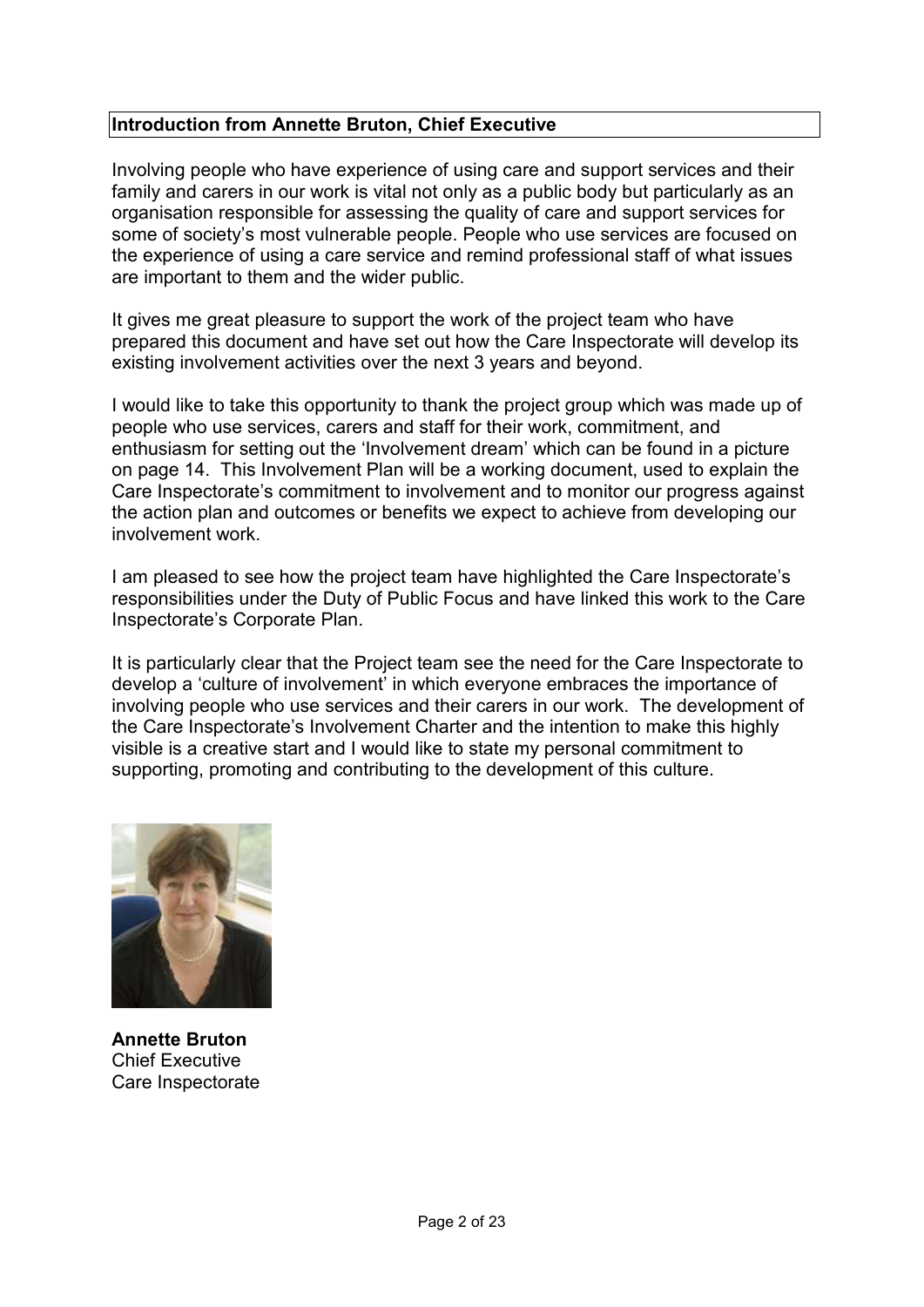### **Contents**

|                                                   | Page |
|---------------------------------------------------|------|
| Words we use and what they mean                   | 4    |
| The Care Inspectorate – who we are and what we do | 5    |
| Who produced the plan and how we produced it      | 6    |
| Why we need an Involvement Plan                   | 7    |
| The difference involvement will make              | 9    |
| How people are currently involved in our work     | 11   |
| Involvement methods                               | 12   |
| Developing an Involvement Charter                 | 13   |
| Involvement - Our Vision                          | 14   |
| The Action Plan                                   | 15   |
| <b>Measuring success</b>                          | 18   |
|                                                   |      |
|                                                   |      |

| Involvement ideas                | Appendix 1 |
|----------------------------------|------------|
| Project group membership         | Appendix 2 |
| Consultation                     | Appendix 3 |
| Co-production summary of process | Appendix 4 |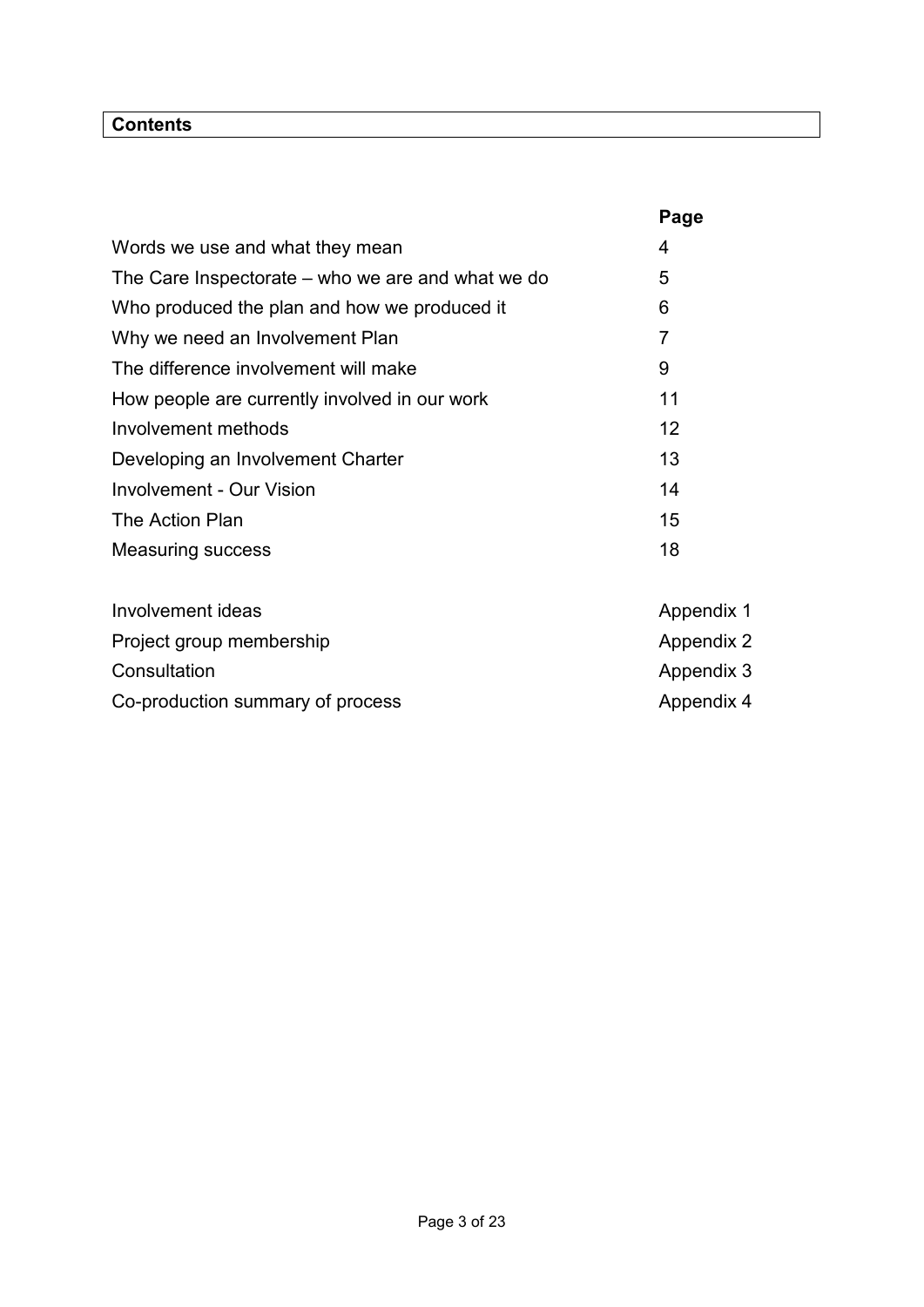### **Words we use and what they mean**

People who use services told us that it would be easier for people to know what we mean explaining some of the words we use, at the beginning of the plan.

| Term / word          | What we mean                                                                                                                                                                                                                                                                                                                                                                                                                                                |
|----------------------|-------------------------------------------------------------------------------------------------------------------------------------------------------------------------------------------------------------------------------------------------------------------------------------------------------------------------------------------------------------------------------------------------------------------------------------------------------------|
| <b>Carer</b>         | A family member or representative of the person who<br>uses or has used social services. This does not include<br>a paid worker.                                                                                                                                                                                                                                                                                                                            |
| <b>Co-production</b> | Is a fully inclusive way of involving all stakeholders<br>equally in developing, delivering and evaluating<br>services? As this paper is about service user and carer<br>involvement our stakeholders are people who use<br>services and their carers.                                                                                                                                                                                                      |
| <b>Engagement</b>    | We agreed that this was an alternative word for<br>involvement and participation; however we did note that<br>unlike participation and involvement, engagement<br>describes the relationship between people as well as<br>the process.                                                                                                                                                                                                                      |
| <b>Involvement</b>   | We have decided to use involvement as a general term<br>to describe a variety of ways of taking part in our work.                                                                                                                                                                                                                                                                                                                                           |
| <b>Outcomes</b>      | Benefits, changes, improvements or differences that<br>take place as a result of the work carried out.                                                                                                                                                                                                                                                                                                                                                      |
| <b>Participation</b> | We see this as an alternative word for involvement; we<br>see that these words could be interchangeable.                                                                                                                                                                                                                                                                                                                                                    |
| <b>PATH</b>          | Planning Alternative Tomorrows – a process of<br>planning used frequently as means of person centred<br>planning.                                                                                                                                                                                                                                                                                                                                           |
| <b>Service user</b>  | In this Plan we talk about people who use services to<br>mean people who receive scrutinised services and<br>have contact with us as recipients of social services.<br>We also talk about people who have experience of<br>using services and carers, who want to be involved in<br>our work on the Board, as lay assessors/inspectors and<br>members of our 'Involving People Group'. Sometimes<br>we use the term 'involved people' to define this group. |
| <b>Scrutiny</b>      | The work we do to assess the performance and quality<br>of services. This includes - inspection, registration,<br>handling complaints and taking action to improve or<br>cancel services.                                                                                                                                                                                                                                                                   |
| <b>Strategy</b>      | A long term plan. The project group preferred to use<br>the word 'plan' when producing this document.                                                                                                                                                                                                                                                                                                                                                       |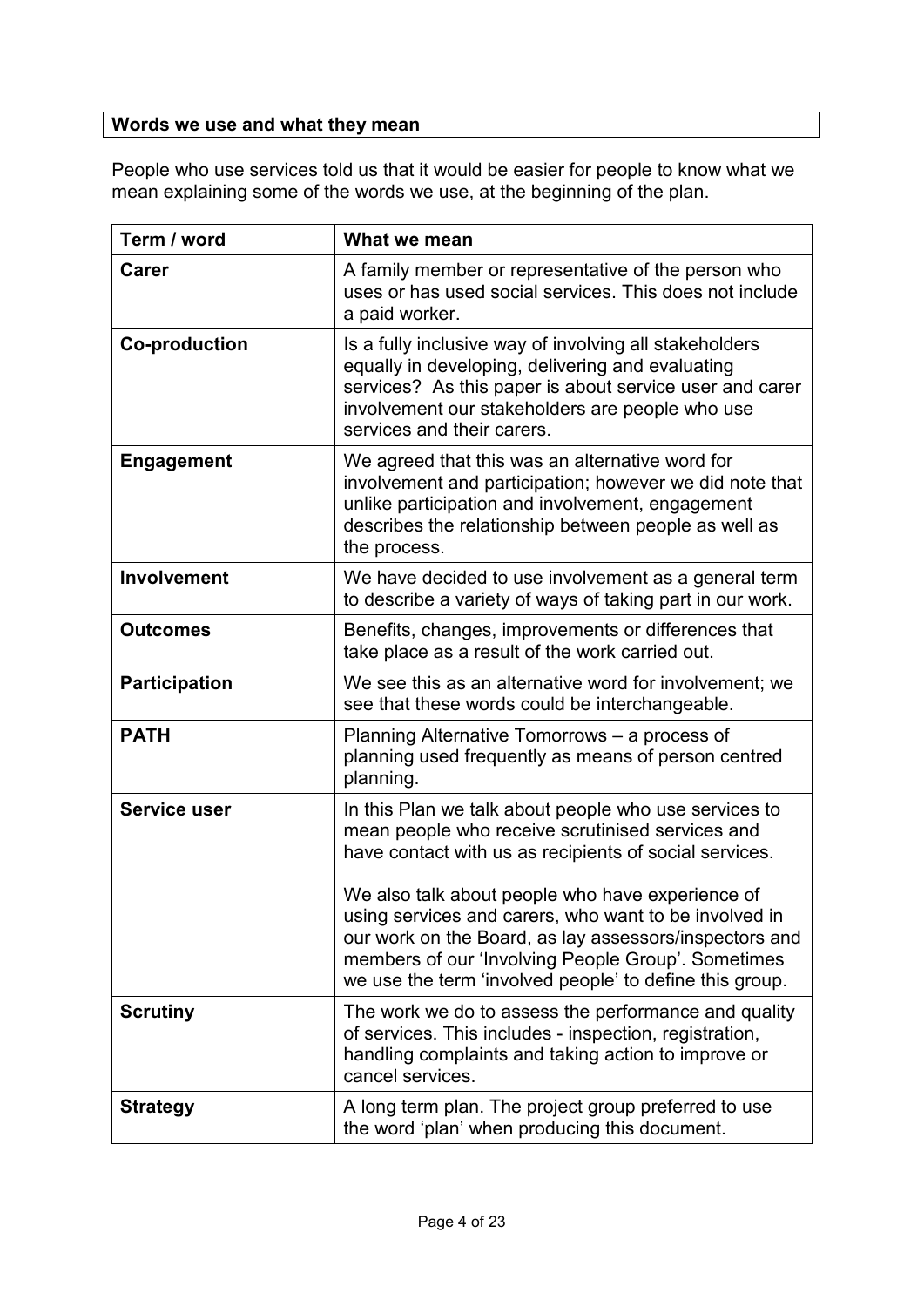### **Care Inspectorate - Who we are and what we do**

### **Who we are**

The Care Inspectorate is the unified independent scrutiny and improvement body for the whole range of care, social work and child protection services for people of all ages.

The Care Inspectorate is an executive non-departmental public body. This means it operates independently from Scottish Government but is accountable to it and is publicly funded.

### **What we do**

The Care Inspectorate is governed by its Board. The Board sets the Care Inspectorate's strategic direction and oversees and manages our performance while taking account of Scottish Government legislation and policy guidance.

We regulate and inspect care and support services. We also carry out social work and child protection inspections. Because we scrutinise individual services as well as the organisations that provide them and purchase them, we are able to bring consistent, in-depth scrutiny.

### **Why we do this**

People in Scotland should receive the highest quality of care and their rights should be promoted and protected. We work hard to make sure this happens. It is our job to drive up standards of care, social work and child protection services through scrutiny of local authorities and care service providers.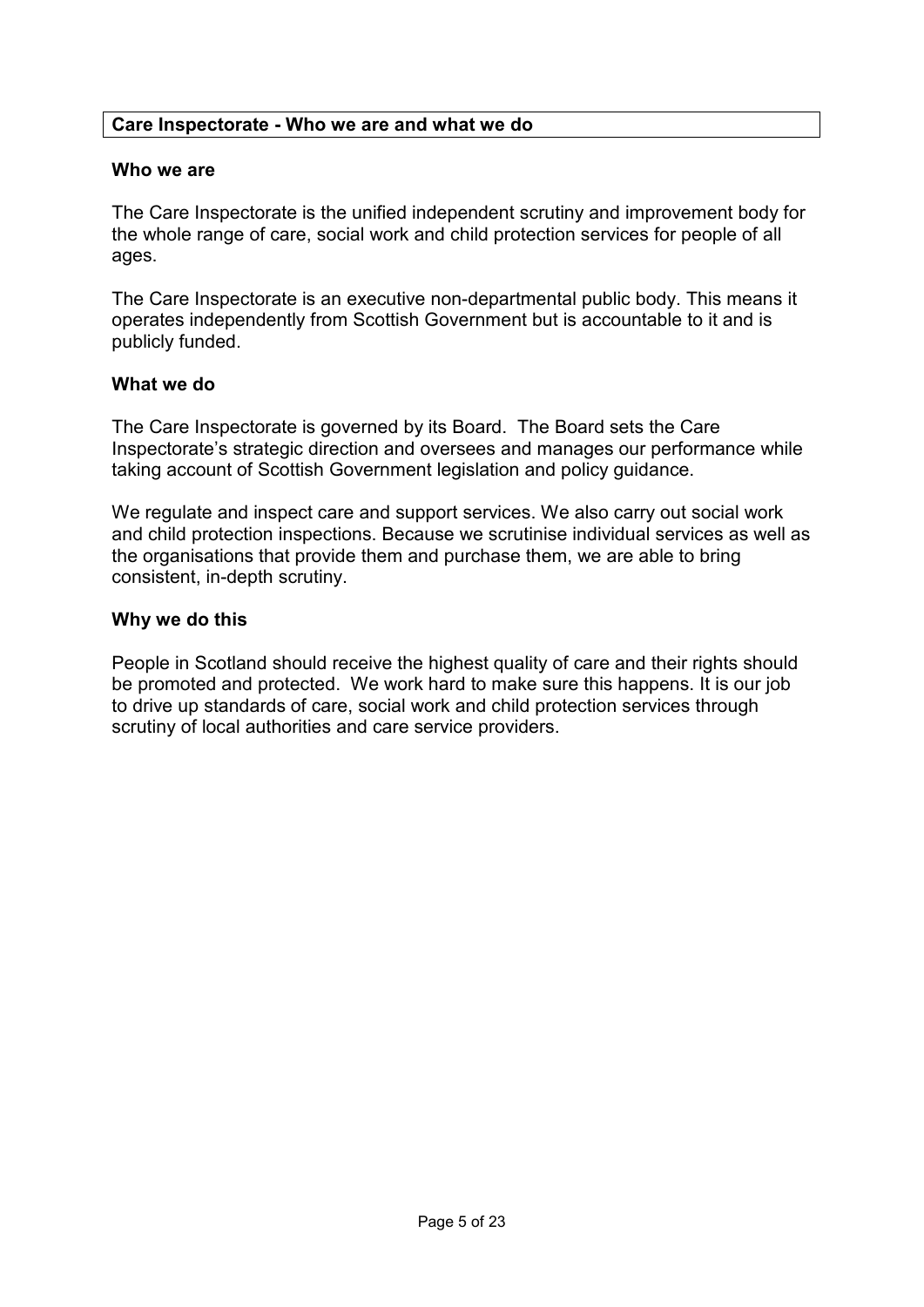### **Who produced this plan and how we produced it**

We undertook an Involvement Review 2011. We presented this to the Care Inspectorate Board in December 2011.

The Board then asked that us to develop an Involvement Strategy, using coproduction (an involvement model).

Co-production is an approach that ensures that people who use services and carers, work alongside professionals as equal partners to produce or deliver a project. In this case, this Involvement Plan.

Key features of co-production are to:

- recognise people as assets with valuable skills and experience
- break down barriers between service users/carers and professionals
- promote decisions based on mutual and reciprocal relationships.

The Project Group was made up of members of the Involving People Group, Lay Assessors and Care Inspectorate staff (see appendix 2).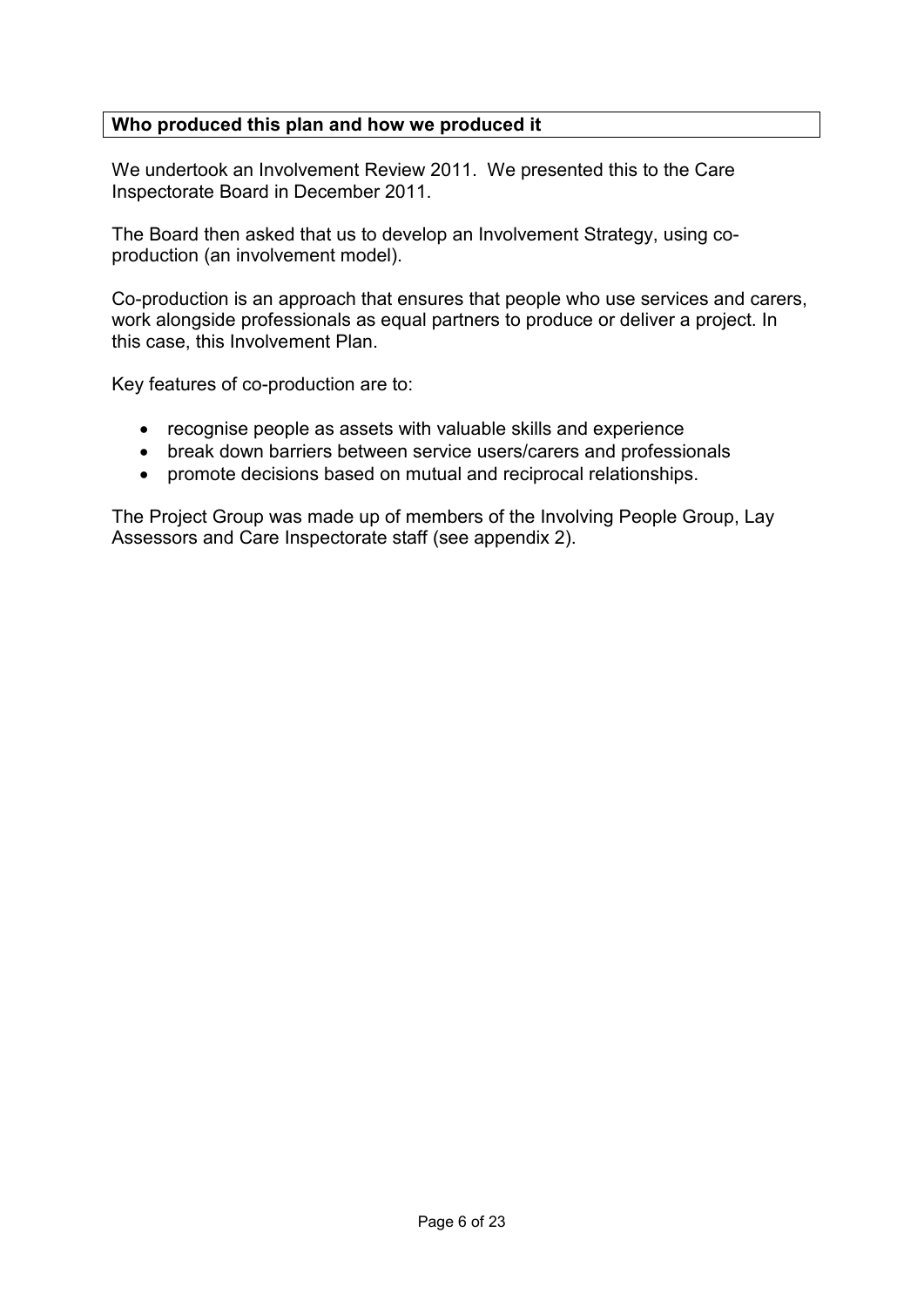### **Why we need an Involvement Plan**

This Involvement Plan sets out our continued commitment to involve people who have experience of using care and social work services and carers in our work.

This plan is written for anyone with an interest in the work we do, and is particularly for people who use services and their carers so that we can be held to account to show that we have achieved what we set out to achieve. It is also for our staff so that they know what the organisation expects of them.

Later in this Plan we explain how we currently involve people in our work and the commitment we have made to meaningful involvement. However this commitment is now underpinned by a legal requirement for all scrutiny bodies. The Scottish Government has issued guidance on the 'Duty of User Focus<sup>1</sup>'. This sets out a framework for scrutiny bodies and what Scottish Ministers expect.

| <b>Scottish Ministers expect</b>                                                                                                                                                                                | We are<br>doing this | We can<br>improve |
|-----------------------------------------------------------------------------------------------------------------------------------------------------------------------------------------------------------------|----------------------|-------------------|
| Include people who use services/carers on the Board.                                                                                                                                                            |                      |                   |
| Have a forum for service users and carers to link with<br>senior management and include in corporate and<br>strategic planning.                                                                                 |                      |                   |
| Involve service users in the developing scrutiny<br>activities.                                                                                                                                                 |                      |                   |
| Seek feedback from people who use services and their<br>carers about the scrutiny process.                                                                                                                      |                      |                   |
| Involve service users and carers to carry out scrutiny.                                                                                                                                                         |                      |                   |
| Work with other scrutiny bodies to make sure that<br>language and grading system used are consistent and<br>are therefore more easily understood by people who<br>use the service, their carers and the public. |                      |                   |
| Encourage providers to seek service users' views in<br>developing and improving their services.                                                                                                                 |                      |                   |
| Actively comply with the guidance and report on this, for<br>example within the annual report.                                                                                                                  |                      |                   |

The purpose of the Involvement Plan is to set out the Care Inspectorate's commitment to fulfilling (if not exceeding) the Scottish Ministers expectations regarding the Duty of User Focus, in relation to people who use care services and their carers.

-

<sup>&</sup>lt;sup>1</sup> Public Services Reform (Scotland) Act 2010 Section 112 (1) – Guidance on Duty of user focus for listed scrutiny authorities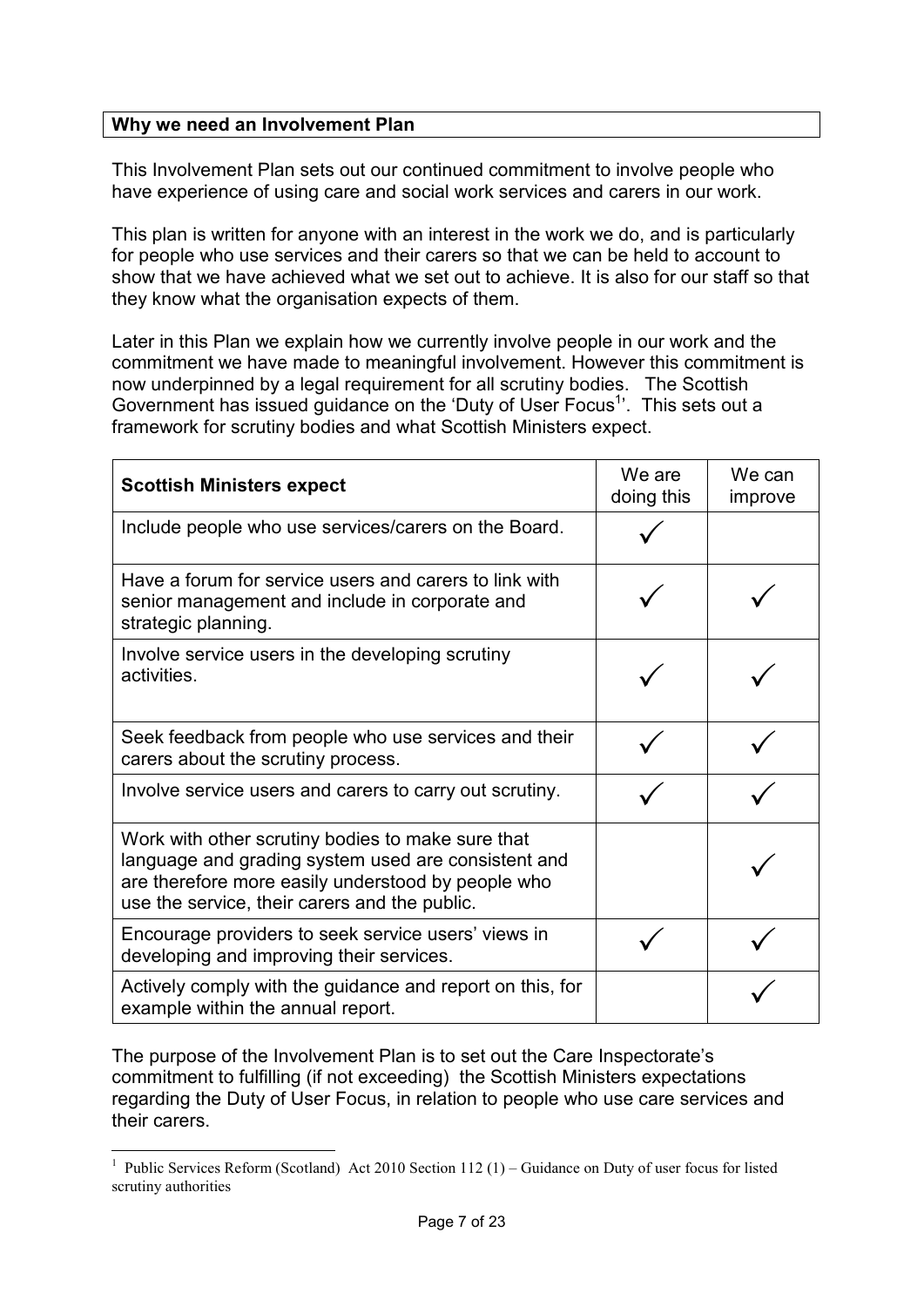To achieve this, we will need to be an organisation that:

- thinks creatively about involving people who use scrutinised services in order that they can express their views about the services they receive and want
- is not only influenced in its day to day activities by the feedback of people who use care services and carers but works alongside them in different ways to produce the best results
- demonstrates a model of involvement which allows involved people to be fully engaged in our work and have a choice in how they participate meaningfully
- expands upon involvement activities already in place, producing opportunities and continuing to be accessible and inclusive for all
- continues the successful recruitment and retention of involved people for strategic and operational activities
- fosters a cohesive internal approach to the involvement plan and its application
- views involvement internally as an overarching value and principle of the organisation

The Involvement Plan sets out the Care Inspectorates commitment to involvement, the corporate outcomes that involvement activities will contribute to and the actions that are necessary in order to achieve these outcomes.

Achieving these actions will allow us to become an organisation, which over time, is viewed externally as a good practice benchmark for others and has a reputation as a leader in its field for involving people.

When we consulted on this plan, people who are unable to read gave helpful feedback on how this document and in particular the Involvement Charter - the set of statement laid out later in this plan that will govern our involvement work - could be produced to make it more accessible and more meaningful to people with reading and communication difficulties. We have therefore set ourselves the action to develop these documents in a suitable format with people who have raised these issues.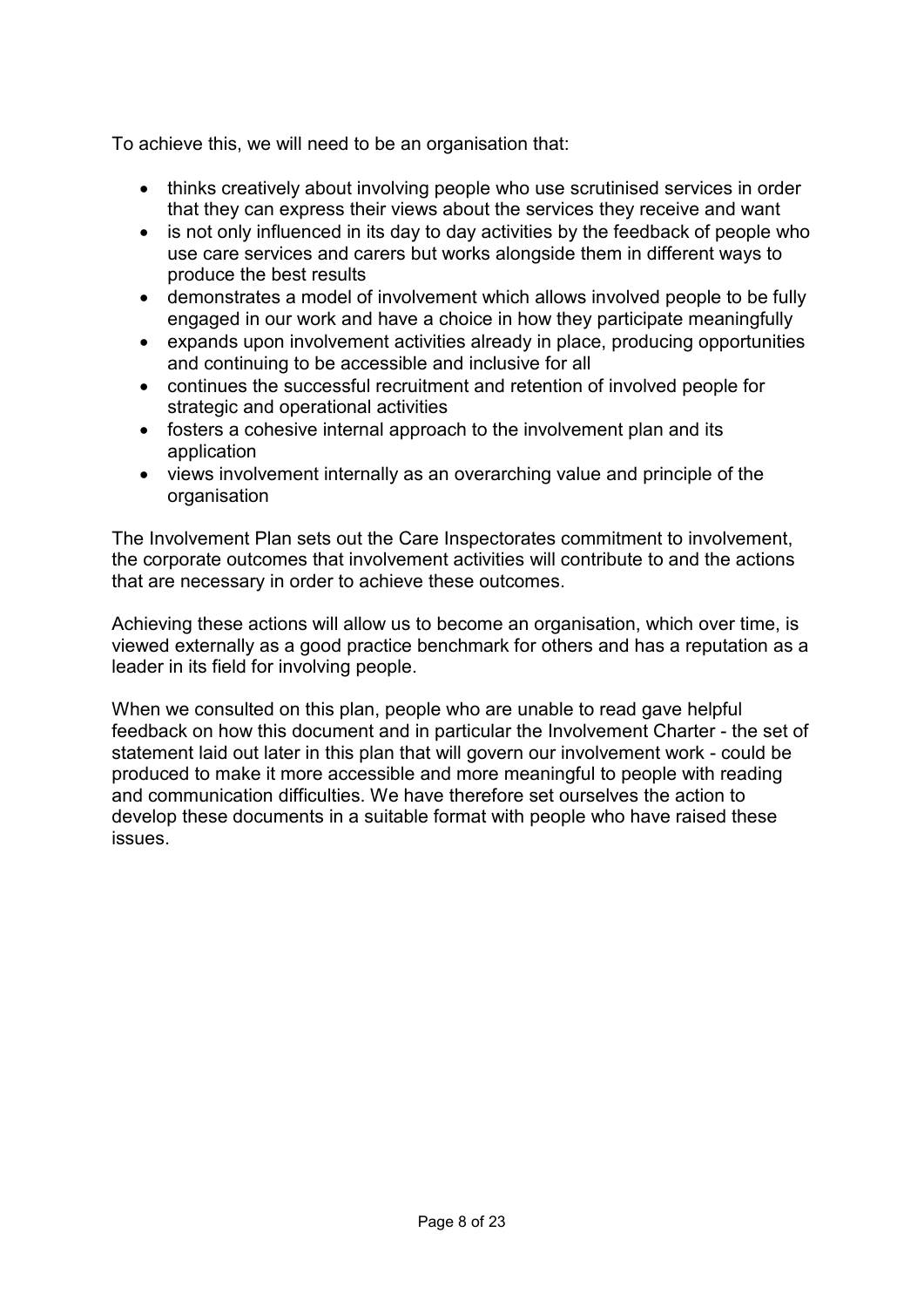### **The difference involvement will make**

The Care Inspectorate believes that people in Scotland should experience a better quality of life as a result of accessible, excellent services that are designed and delivered to reflect their individual needs and promote their rights. This is the organisation's vision and it contributes to achieving this vision by:

- providing assurance and protection for people who use services and their carers,
- delivering efficient and effective regulation and inspection,
- acting as a catalyst for change and innovation, and
- supporting improvement and signposting good practice.

Involving people who use services and their family carers will directly support the organisation in delivering this vision by:

- informing and influencing the way the organisation works by, and
- maintaining and improving the organisation's focus on the needs of people who use services and their carers.

The Care Inspectorate has set itself three outcomes as part of its Corporate Plan.

### **Outcome 1: Improving the quality of care and support services**

Involvement will support this by:

- 1.1. Involving more people who use services during inspections to inform grades, develop recommendations and requirements and inform providers' action plans so that the improvements identified are focused on the needs of people who use services.
- 1.2. Offering public assurance that people who use services and family carers are involved in the scrutiny of services and are looking at issues that are important to them so that it clear to the public that the needs of people who use services are at the heart of what we do.

### **Outcome 2: People understand the quality of the services they should expect**

Involvement will support this by:

- 2.1. Raising public knowledge of the Care Inspectorate's role and function through involving people in developing literature and materials about our work so that it is better understood by target audience and public assurance is enhanced as a result.
- 2.2. Raising people's expectations and knowledge about the service they receive through discussing and distributing information, such as the National Care Standards and advocacy information so that people who use service and their carers are better able to make informed judgements about care.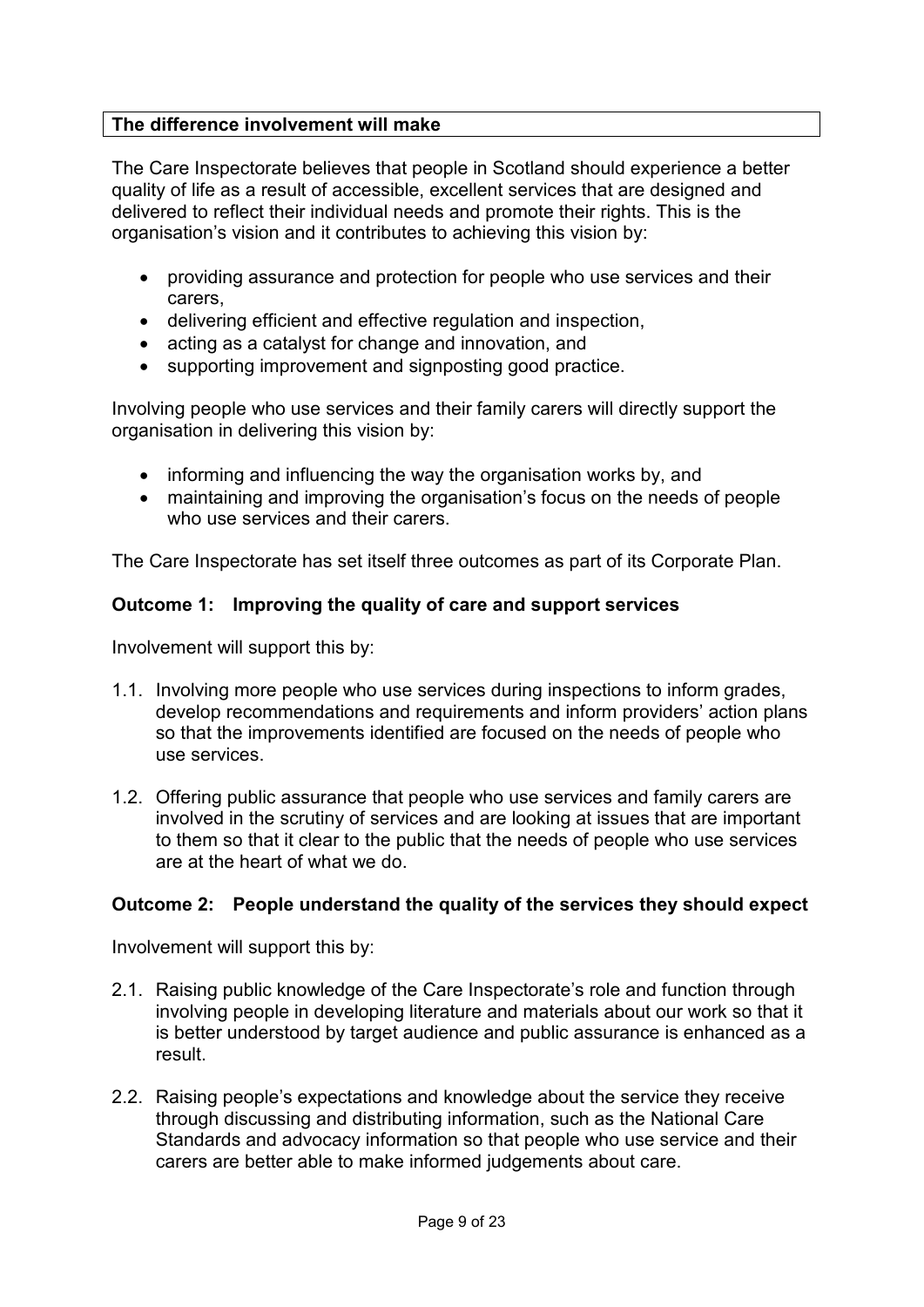- 2.3. Raising the expectations of people who use services and their family carers of their right to be involved in the inspection of their service and their right to make complaints so that they are able to contribute more easily and raise concerns where appropriate.
- 2.4. Making sure that involved people achieve a higher level of personal development and growth through participating in our work so that they are able to use their skills in other settings.

### **Outcome 3: The Care Inspectorate performs effectively and efficiently and works well with other bodies.**

Involvement will support this by:

- 3.1 Improving the quality of information we gather during inspection, for example, by helping to produce evidence gathering tools such as service user questionnaires will make information that is most relevant to the needs of service users is collected.
- 3.2 Improving the quality of scrutiny activity through informing the Care Inspectorate's policies, procedures and methods so that the Care Inspectorate remains focused on the needs of people who use services and their carers.
- 3.3 Enhancing the skills, knowledge and understanding of inspection staff, for example through participating in staff recruitment, training and during inspection activity so that staff have the understanding and skills to continue to put people who use services and their carers at the heart of their work.
- 3.4 Forming a single Involvement Team by streamlining administrative processes and offering a single point of contact or service users and their carers interested in involvement activities so that we deliver a more efficient and cost effective approach.
- 3.5 Contributing to the quality assurance of Care Inspectorate practice so that it remains focused on the needs of people who use services and their carers.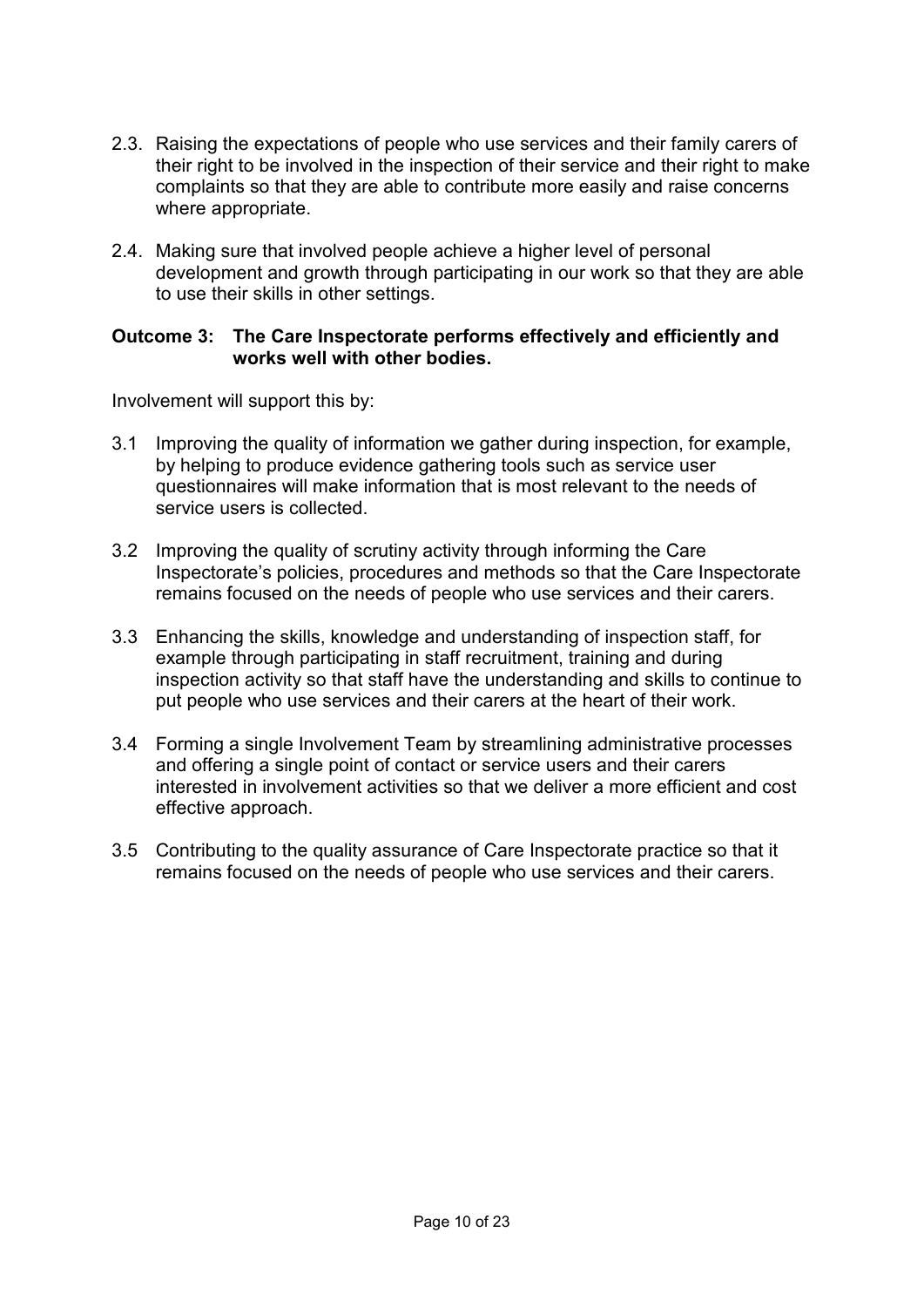### **How people are currently involved in our work**

### **Governance**

Our Board acknowledges that involving people who use care services and carers in our work is crucial. Currently two people (who have either used care services or are carers) have been appointed by Scottish Ministers to the Care Inspectorate Board.

Currently (2012) we have three main involvement strands - the Involving People Group, the Lay Assessor Scheme and service user/carer inspectors.

### **Involving People Group**

This is a national group where people that use services and carers come together to discuss issues relating to care and support services. They also look at ways that the Care Inspectorate can improve its own activities.

We involve people in various ways through focus groups, one off events and project groups. As a result people who use services and their carers have:

- influenced the style of our inspection reports
- contributed to inspector training
- informed the development of questionnaires used at inspections, and
- supported our complaints procedure review.

### **Lay assessors**

Lay assessors are people that use, or have used services or carers, who volunteer to take part in our care service inspections. They talk to people who use the service and their carers and make observations based on their own personal experience. This information is used by the inspector to report on the service and decide the service's grades. The Care Inspectorate has a dedicated team that coordinates, supports and provides training to the lay assessors.

### **Service user/carer inspectors**

Service user/carer inspectors are people who have experience of social work services. They work with Senior Inspectors carrying out scrutiny activity of local authorities. The systems for support and training vary depending on the circumstance and experience of the inspector, but generally this is provided by external support agencies. Service user/carers are paid a daily rate for their involvement.

Currently (2012) these functions are separately managed, with separate budgets. We will be bringing together these functions under the direction of one Involvement Team.

As an organisation we are committed to developing service users and carer participation and we expect all staff to play their part in embracing involvement. However involvement staff will have the lead role for supporting staff, providing training and information and taking forward the Involvement Charter promoting a culture of Involvement.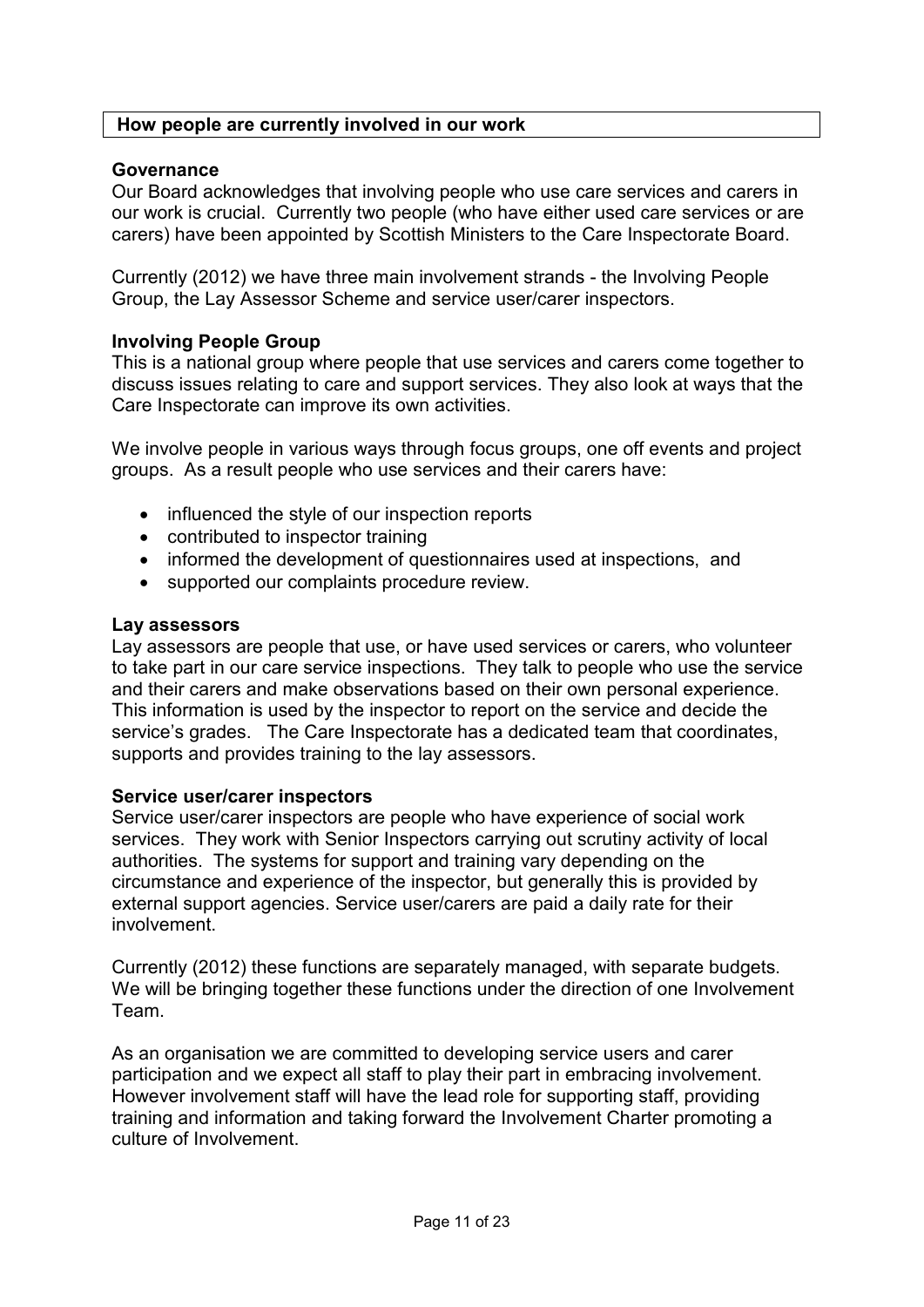### **Involvement methods**

There are many ways that people who use services and carers can be involved in our work. It is important that we use the right methods for each project or piece of work. We also need to be clear with people who use care services and carers why we have chosen the methods we have.

### **Co-production**

While developing this Involvement Plan, we used various involvement methods. We set up a project group to **co-produce** the plan which is a very inclusive method of involvement and the group agreed to involve other people in other ways. Therefore, we supported people to **participate** in reviewing the charter principles – the set of statement laid out later in this plan that will govern our involvement work - at a special event and we **consulted** people on the draft plan by sending copies to a wide range of people.

### **Informing Culture & Practice**

We will make sure that our staff and people involved in our work are aware of the different methods, the benefits and the intended outcomes of these involvement methods.

Information, training and support will continue to be provided to staff and people involved in our work, to make sure that they are involved in the most appropriate way.

### **Delivering our business**

Project and lead officers will be expected to evidence how they have considered the role and contribution people who use services and carers could make and what options there are for involvement. Project planning documents will set out how people will be involved and the intended outcomes of the project.

The illustration below shows various methods of involvement:

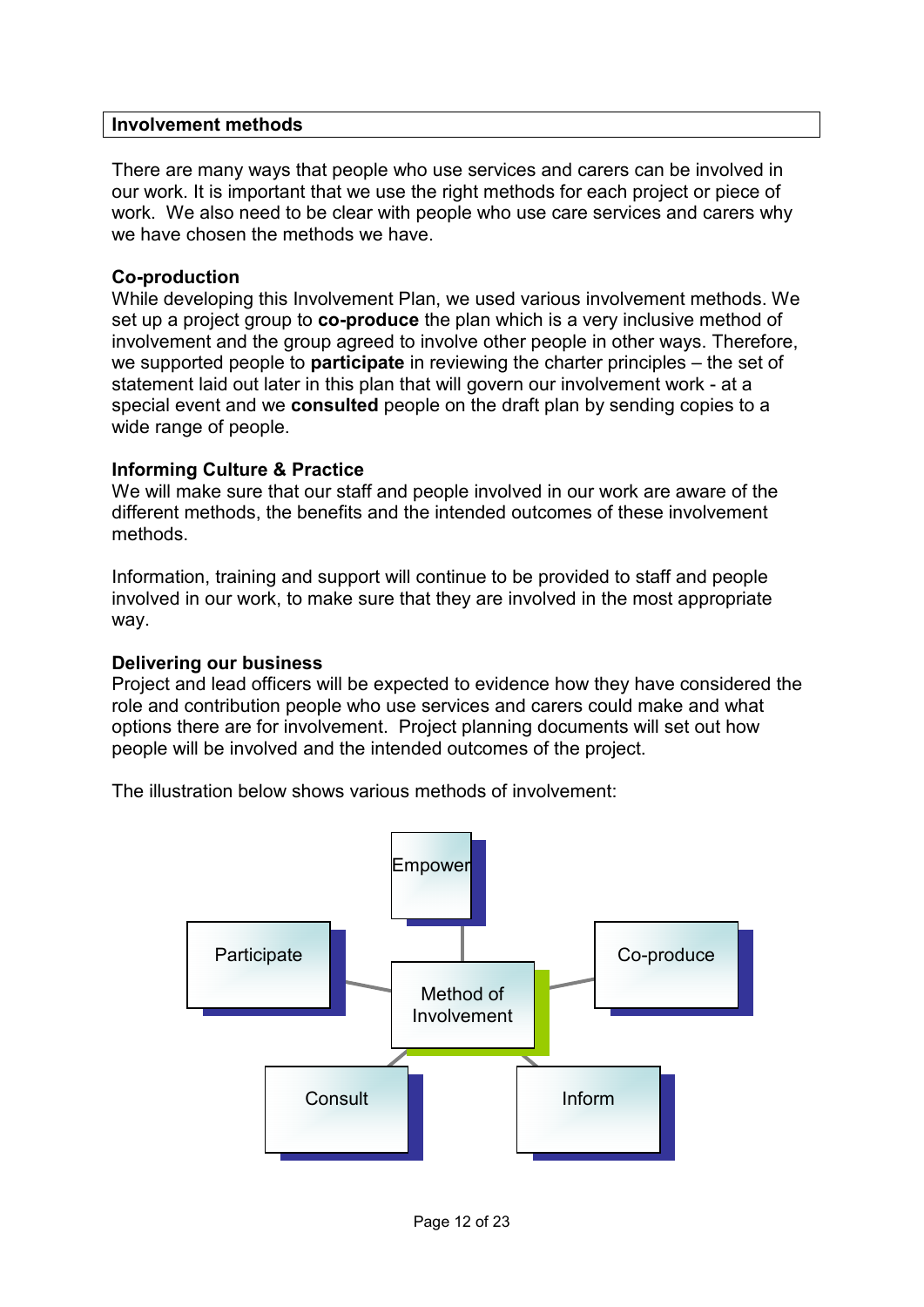### **Developing an Involvement Charter**

We looked at how the involvement culture can be developed, through involvement being a core organisational value, to staff being appraised annually on issues including their contribution to involvement to promoting involvement.

As an organisation wide responsibility, time and energy will be required to ensure that the involvement culture is developed and sustained. Leadership from the Board, Directors and senior management will be critical.

So that everyone is clear about the Care Inspectorate's commitment to involving people and the principles we will apply, we developed an Involvement Charter. This gives a consistent message about how we will involve people in our work as detailed in this plan, and sets clear standards that we will meet.

We will promote the Charter by producing a poster which will be prominently displayed in all of the Care Inspectorate offices. This will inform the public and remind our staff about what is expected from them, as individuals, within teams and Directorates.

# **INVOLVEMENT CHARTER**

**The Care Inspectorate will:** 

- **1. Involve and support people who have or currently use services and their carers, in our activities.**
- **2. Recognise the commitment and contribution of people we involve, and ensure that we always provide feedback so that everyone feels respected and valued.**
- **3. Make sure that involvement opportunities we offer people make a real contribution to the work we do.**
- **4. Offer a range of ways to be involved.**
- **5. Welcome people from a wide range of cultures, communities, circumstances backgrounds and ages to be involved.**
- **6. Use the skills and experiences of everyone involved practically, flexibly and creatively.**
- **7. Be clear with people about the purpose of their involvement and how we will use their contributions.**
- **8. Make sure that information about being involved in our work is easy to find and that our processes are open and understandable.**
- **9. Measure, review and report on the outcomes of our involvement activities.**
- **10. Work with other relevant organisations and agencies to develop and share good involvement practices.**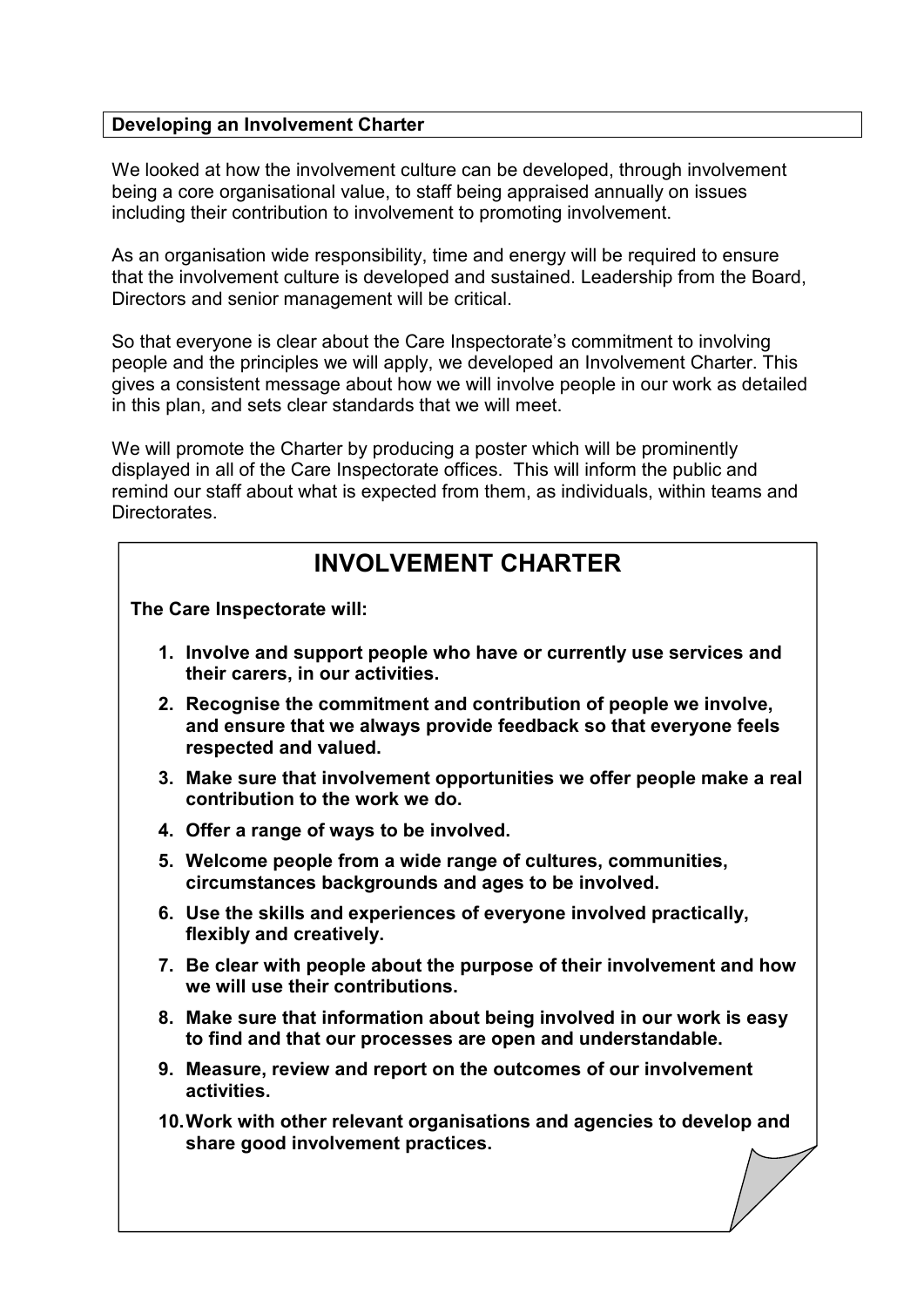### **Involvement - Our Vision**

In developing our vision for involvement, we concentrated on what we wanted Involvement to achieve and how this would be taken forward. We used the 'PATH' process (Planning Alternative Tomorrows) to help us picture the future we want and consider the support needed to make the vision happen. The picture below shows the 'PATH' we produced



The actions that we identified form the action plan that follows.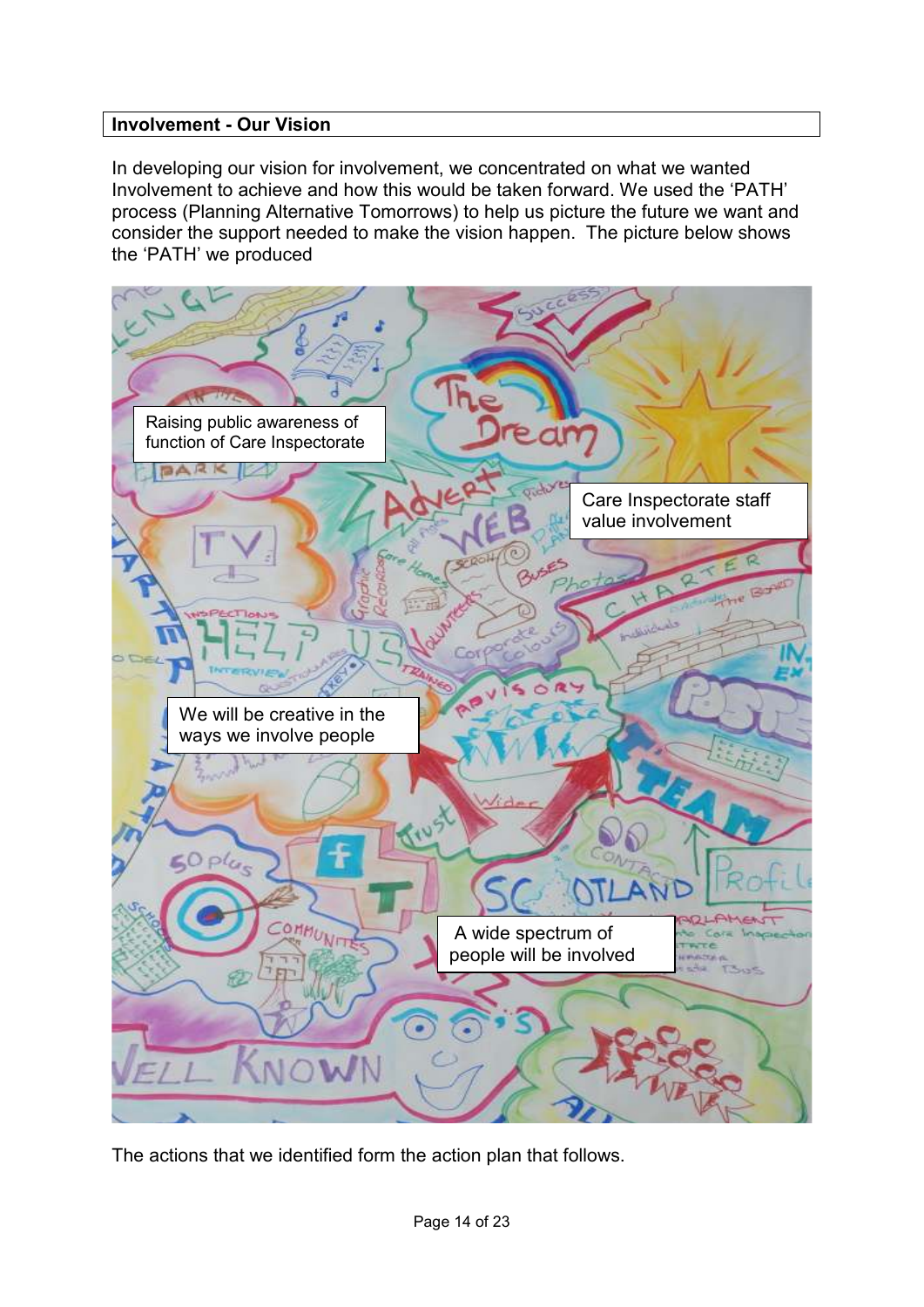| The action plan                                                                                                                         |                                                                                                                                                                                                                                                                                                                                                                                                                                                                                                                              |                                      |
|-----------------------------------------------------------------------------------------------------------------------------------------|------------------------------------------------------------------------------------------------------------------------------------------------------------------------------------------------------------------------------------------------------------------------------------------------------------------------------------------------------------------------------------------------------------------------------------------------------------------------------------------------------------------------------|--------------------------------------|
| our involvement work will be recognised<br>developments and joint working.<br>By 2015 we expect that:                                   | involved people will be empowered to constructively comment on the way the Care Inspectorate works and what it achieves,<br>we will have clear measures of success and therefore be able to evidence that we have an involvement culture.<br>we will be working collaboratively with other regulators/improvement agencies relating to involvement activities,<br>not only in relation to our involvement activities but across all aspects of the organisation's work.<br>by other agencies as an exemplar of best practice |                                      |
|                                                                                                                                         | In order to achieve these outcomes the project group has developed an action plan for 2012-15.                                                                                                                                                                                                                                                                                                                                                                                                                               |                                      |
| By the end of 2012 we will:                                                                                                             |                                                                                                                                                                                                                                                                                                                                                                                                                                                                                                                              |                                      |
| What we will do                                                                                                                         | How we will do this                                                                                                                                                                                                                                                                                                                                                                                                                                                                                                          | Outcome number<br>Contributing to    |
| Appoint team leader/manager and<br>develop the Involvement Team.                                                                        | Commitment and support from the Board, relevant committees<br>and Executive Team                                                                                                                                                                                                                                                                                                                                                                                                                                             | <b>ALL</b>                           |
| practices across Scotland and beyond<br>and participate in relevant networks of<br>Be aware of innovative involvement<br>good practice. | involvement practices and consider what other innovative practices<br>the Care Inspectorate should adopt to complement and develop<br>The Involvement Team and involved people will review good<br>olvement Plan.<br>this Inv                                                                                                                                                                                                                                                                                                | $\overline{41}$                      |
| Distribute this Involvement Plan<br>(internally and externally)                                                                         | Once a final version is produced the plan will go onto the internet<br>anet.<br>and int                                                                                                                                                                                                                                                                                                                                                                                                                                      | $2.\overline{3}$<br>$\overline{2.1}$ |
| a poster format and have it displayed<br>Produce the Involvement Charter - in<br>prominently.                                           | Team to co-produce a poster and determine locations for display.<br>set up a working group to work with the Communications<br>We wil                                                                                                                                                                                                                                                                                                                                                                                         | $3.\overline{3}$<br>2.1              |

Page 15 of 23 Page 15 of 23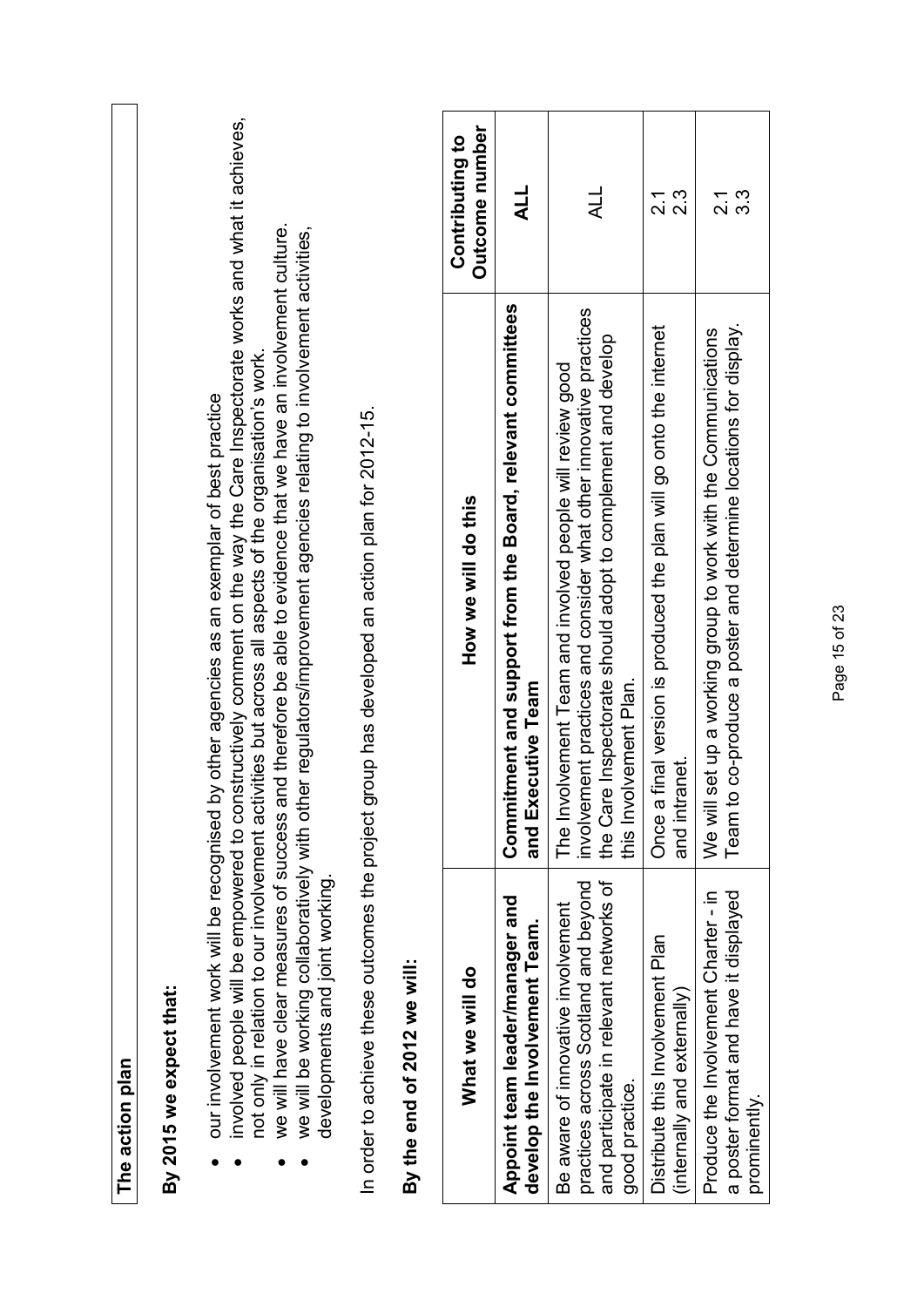| What we will do                                                                                                                                                                                          | How we will do this                                                                                                                                                                                                                                                                                                    | Outcome number<br>Contributing to |
|----------------------------------------------------------------------------------------------------------------------------------------------------------------------------------------------------------|------------------------------------------------------------------------------------------------------------------------------------------------------------------------------------------------------------------------------------------------------------------------------------------------------------------------|-----------------------------------|
| evaluation/audit of involvement (how<br>we involve people now and how we<br>Carry out an organisation wide self<br>could improve)                                                                        | See appendix 1 for possible involvement activities already identified<br>currently involve people and how they could involve people more.<br>Each directorate/department will be asked to consider how they<br>This will form the basis of the 'involvement matrix'.<br>as involvement opportunities and developments. | 3.5<br>က                          |
| inspection of social work and care<br>Participate in the development of<br>scrutiny methods, particularly<br>services.                                                                                   | involvement of people using the services is reviewed, developed<br>Contribute to inspection methods projects to make sure that<br>and supported                                                                                                                                                                        | <b>ALL</b>                        |
| opportunities and scope the models of<br>Produce a matrix/map of involvement<br>recommendations to the Executive<br>payment/rewards/incentives for<br>nvolvement in order to make<br>Team and the Board. | Group will develop an involvement matrix, setting out the range of<br>The Involvement Team with people from the Involving People<br>involvement opportunities across the Care Inspectorate.                                                                                                                            | $\overline{4}$                    |
| Continue to support people involved in<br>our work and carry out a 'skills audit'<br>in order that we have a data base of<br>people's personal experience, skills,<br>knowledge and interests.           | involved, complete 'skills audits' and a data base will be produced<br>The Involvement Team will support people who want to be<br>and maintained.                                                                                                                                                                      | <b>HT</b>                         |
| Decide on a name for people who are<br>alternative to lay assessor/s, service<br>user/carer inspectors and 'involved<br>involved in our work - as an<br>people'                                          | The Involvement Team and involved people will work to consider<br>the name of 'involved people'. Suggestions to progress this have<br>included a holding a CI competition.                                                                                                                                             | $7.72$<br>$7.72$<br>$\Xi$         |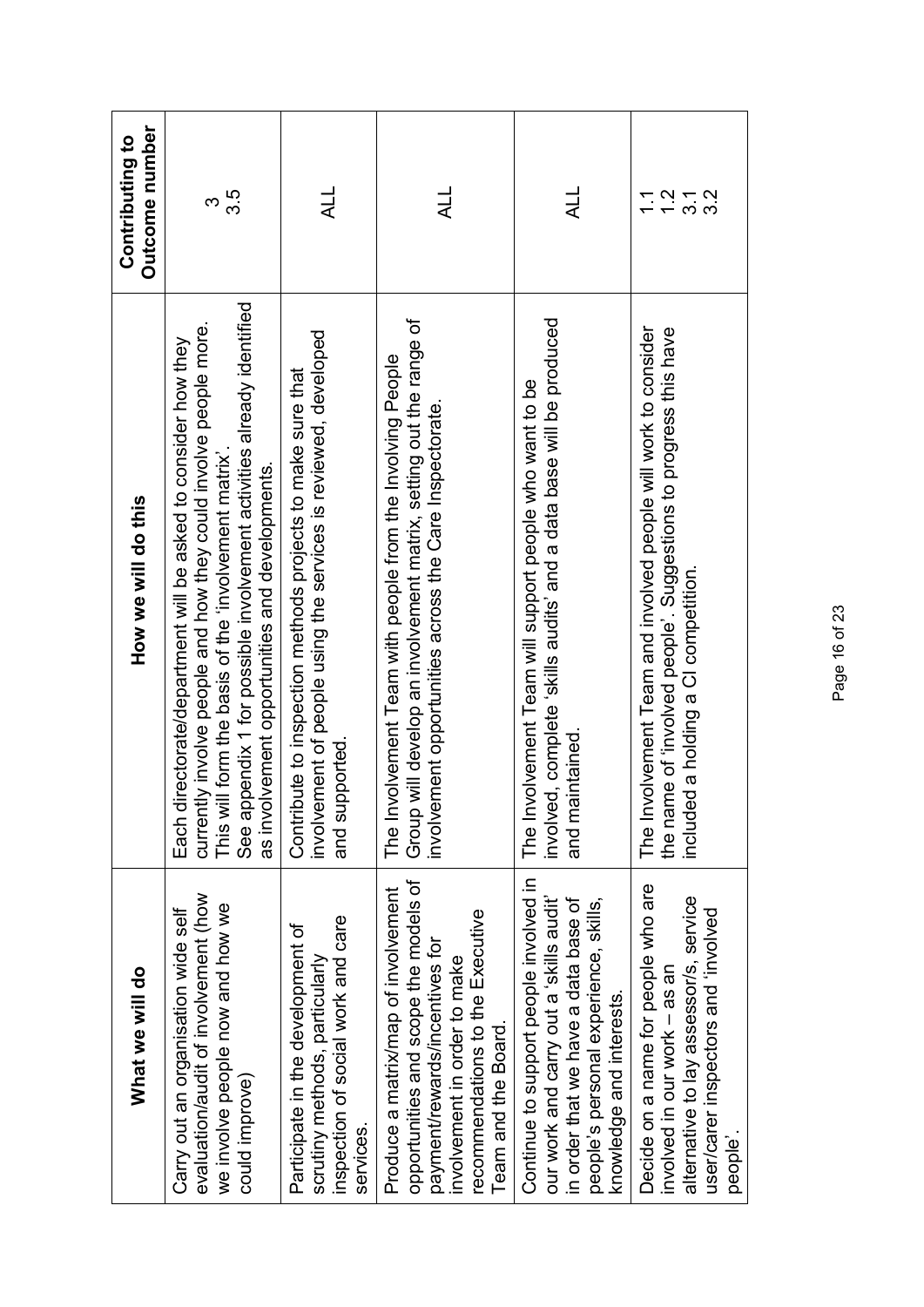| By the end of 2013 we will:                                                                                                    |
|--------------------------------------------------------------------------------------------------------------------------------|
| Based upon the outcome of the organisation wide self-evaluation / audit of involvement, we will develop a recruitment plan for |
| involved people.                                                                                                               |
| Promote involvement through activities such as an annual Care Inspectorate 'Involvement Day'                                   |
| to become 'Involvement champions'.<br>Expand the role of lay assessor area links                                               |
| Replace the lay assessor advisory group with an Involvement Advisory Group.                                                    |
| The Involvement Charter will be well known and staff will be aware that they need to evidence that they are working towards    |
| achieving the commitments.                                                                                                     |
| Involvement Charter and employees' performance appraisal and objectives.<br>Link the organisation's commitment to the          |
| carrying out involvement activities<br>Be clear about whether we pay people for                                                |
| Identified the incentives and rewards we will provide to involved people.                                                      |
| Produce information about how to get involved in our work and this will be clear and readily available.                        |
| Develop and implement specific user group strategies - setting out how to involve more young people, harder to reach groups    |
| of people (those who experienced homelessness, domestic abuse, drug and alcohol addictions, criminal justice services) and     |
| those from ethnic minority communities.                                                                                        |
| e systems in place to support involvement in new activities across the Care<br>Complete skills audits with people and hav      |
| Inspectorate (see appendix 1 for some of these suggested activities).                                                          |
| way that suits them best.<br>Provide support to people who need it in a                                                        |
| Develop additional core involvement training for people who are involved in our work and then additional specialist areas (for |
| example, care service inspections, local authority/integrated inspections)                                                     |
| is for all Care Inspectorate staff on the principles and methods of involvement.<br>Develop and deliver more training and tool |
| By the end of 2014 we will:                                                                                                    |
|                                                                                                                                |
| ement.<br>Have a true organisational culture of involv                                                                         |
| Carry out more work to promote the Care Inspectorate's involvement activities through advertising and the use of social media. |
| Have developed local community groups to enable more people to become involved in our work                                     |
| ds, communities and cultures working with us in ways that suit them<br>Have more people from diverse backgroun                 |
| Have developed systems to monitor achievements and progress in the area of involvement and report on the outcomes<br>annually  |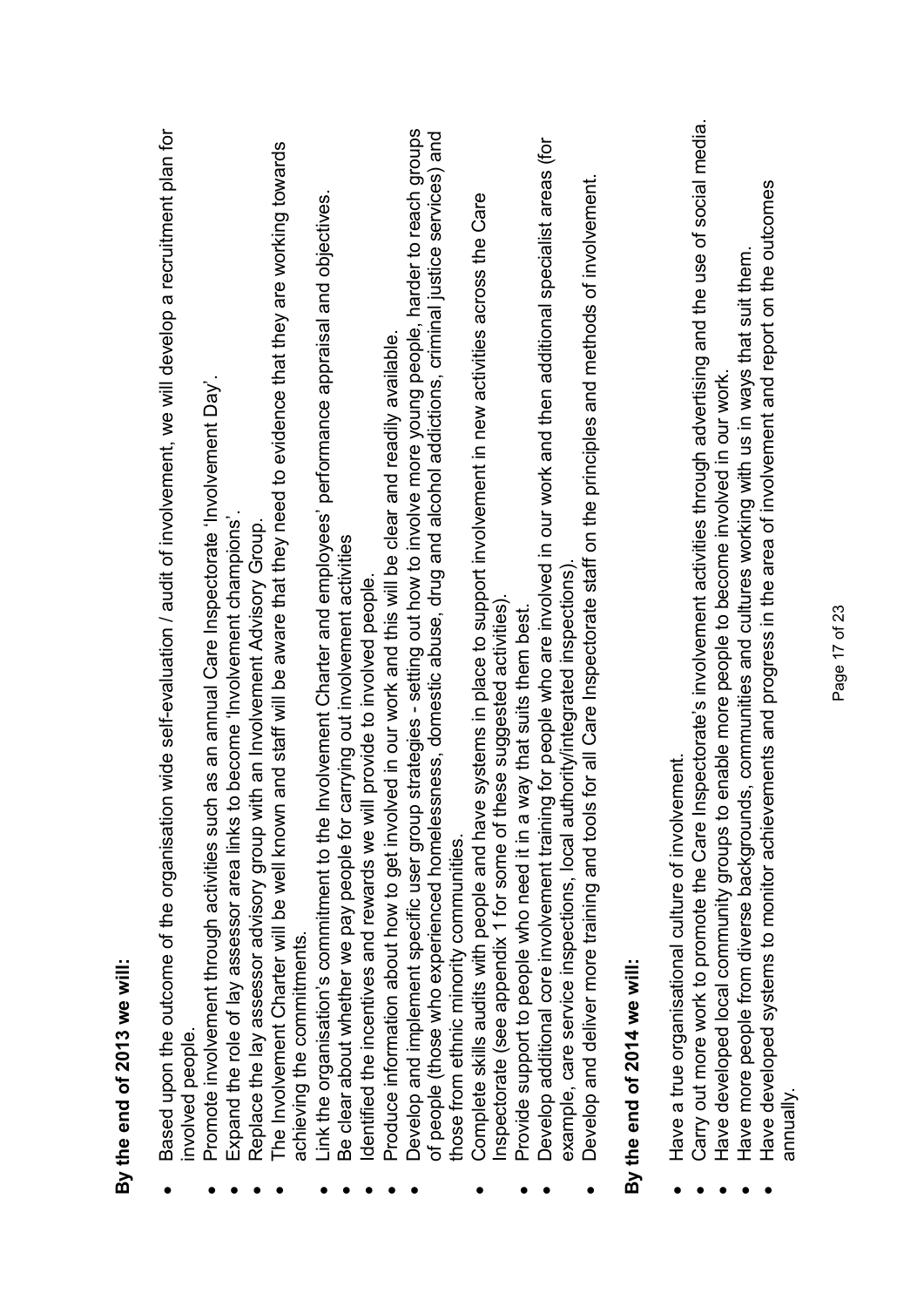### **Measuring Success**

In our Charter, principle 9 states that we will:

### '**Measure, review and report on the outcomes of our involvement activities.'**

We know that it is important to review how well we are doing to achieve the Involvement Outcomes and whether we are achieving the commitments detailed in the Involvement Charter.

We will make sure that we review the outcomes and actions within the Involvement Plan on an ongoing basis and that the Involvement Plan continues to reflect changes in legislation, policy and good practice.

We already use various methods to evaluate our involvement work:

- feedback questionnaires
- internal reviews
- exit questionnaires for lay assessors when they stop working with us.

However we recognise that we need to develop a system for measuring outcomes.

We will set up a short term working group to develop processes to review, evaluation and report on the progress of this Involvement Plan and its intended outcomes. As part of this, we will seek to include the measures of involvement evaluation we develop within the Key Performance Indicators (KPIs) of the organisation as a whole and involve members of the Involving People Group in the wider KPI process.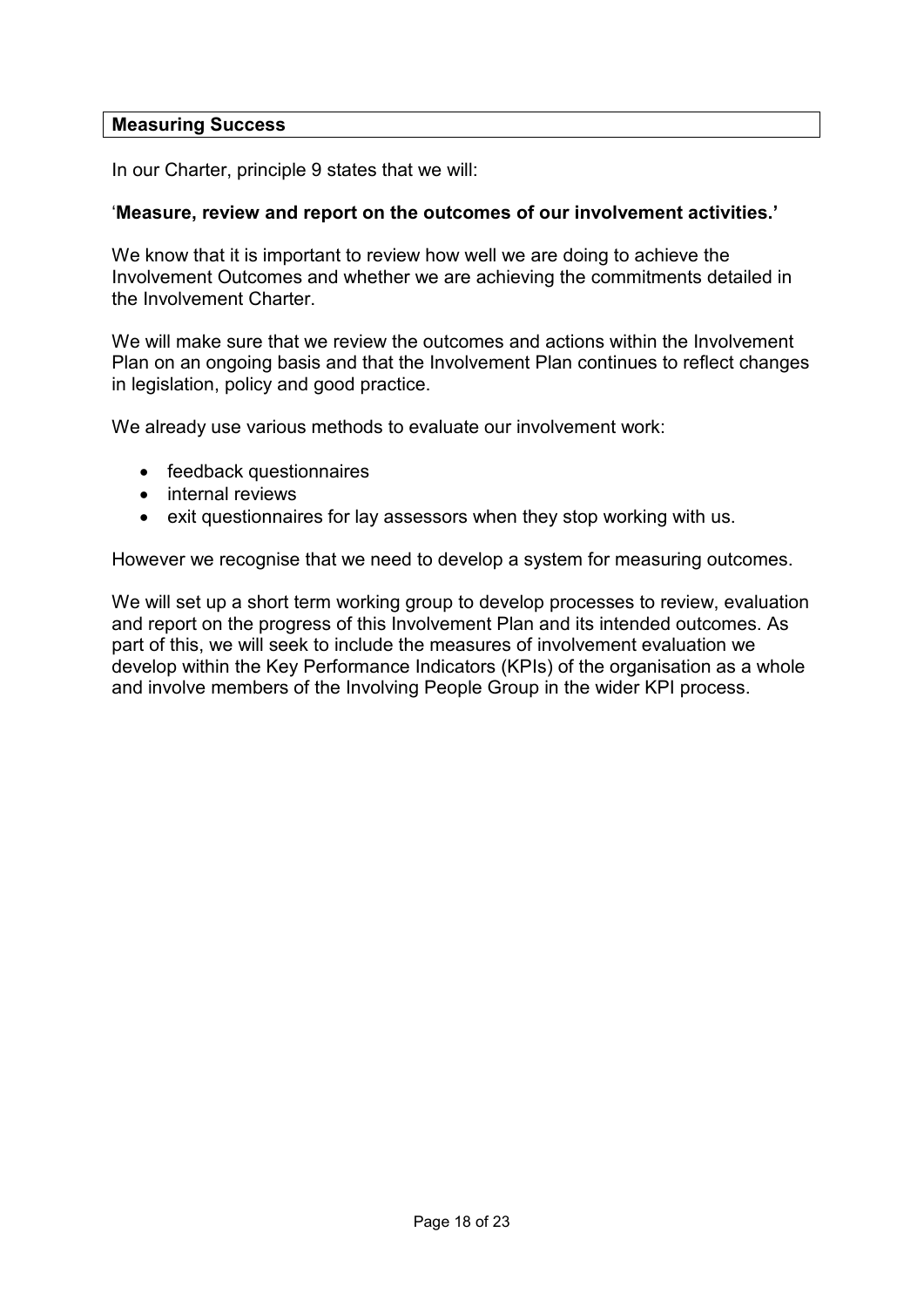### **Suggested involvement activities**

During the Involvement Review in 2011 we sought suggestions from Care Inspectorate staff, people who are already involved in our work and service providers, about how we could develop and improve on our involvement activities.

The activities listed below have been suggested during this process. These suggestions will be considered and debated as part of the self evaluation exercise which will be carried out in 2012. This will provide the necessary evidence to assess which suggestions should be taken forward.

### **Scrutiny and regulation activities**

- Involvement extended to Complaints and Registration work
- Mystery shoppers of care services
- Role in themed/focused inspections
- Visit more people at home Housing Support/Care at Home
- Helping people who use services complete the care service questionnaires
- Making unannounced visits to care services when it's a non inspection year
- Verify self assessment by speaking to service users/carers
- Developing role during inspections to interview staff and managers
- Involvement in analysing information
- Broaden people we engage with parents, district nurses
- Developing focus group tools and skills at gathering information

### **Communications, marketing and raising profile of work of the Care Inspectorate**

- Accessible information on how to get involved in various activities
- Use of social media you tube, Facebook, twitter
- Discussion forum for public and people who use services/carers
- Go compare/travel comparison website idea for care services
- Easy read policies, procedures and codes of conduct available
- Leave/deliver information about the role of the Care Inspectorate and how to get involved to care services
- Have a Care Inspectorate publications bus
- Feature on a Scottish TV show River City to increase CI profile

### **Policies, procedures and other involvement activities:**

- Influence and inform policy development
- Advice on language, design and ease of interpretation of publications
- Service user/carer panel to advice on issues such as QA of reports
- Assessing how well policies, procedures and systems are complied with (QA)
- Recruitment of Care Inspectorate staff
- Participation In Care Inspectorate staffs induction and ongoing training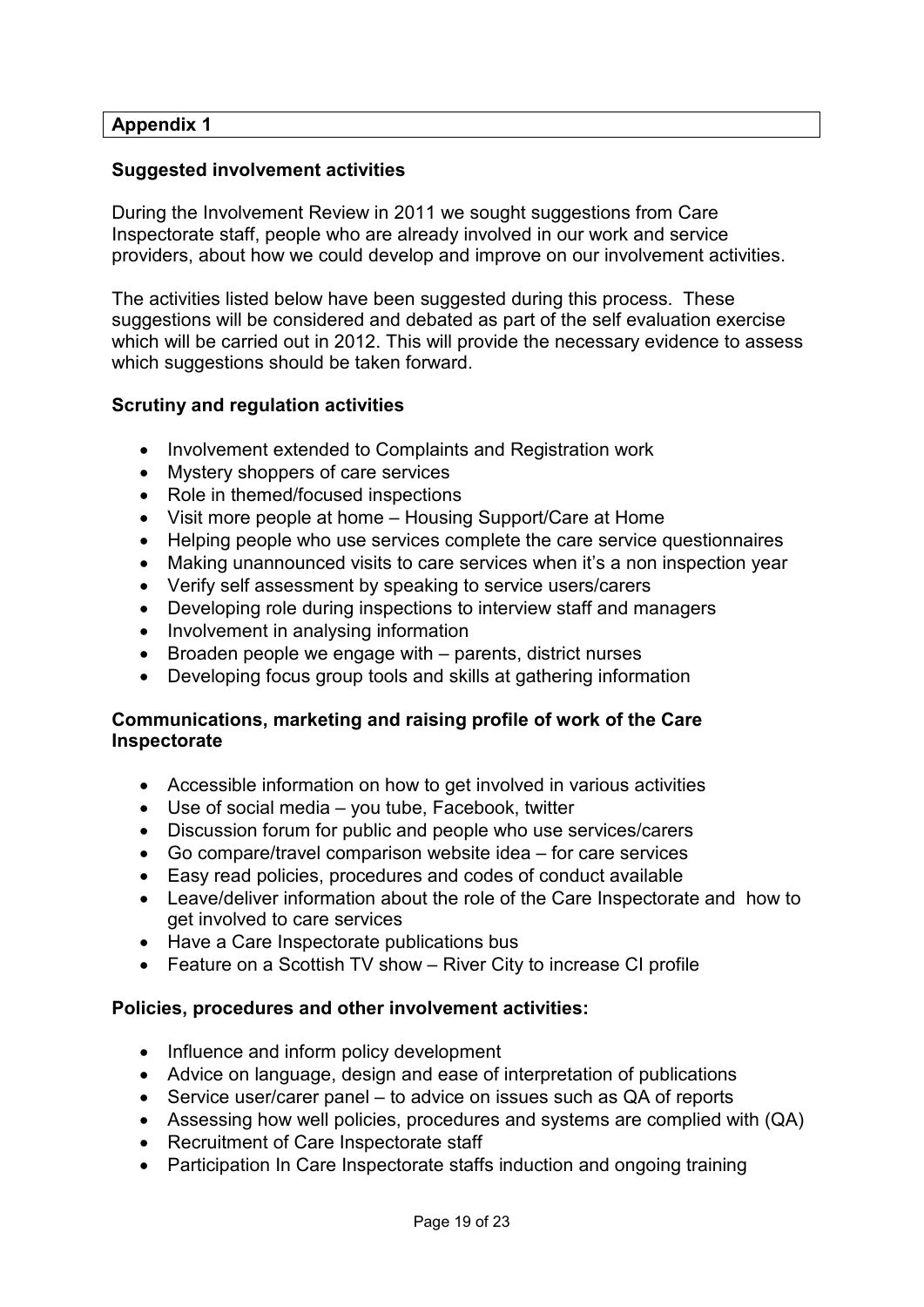### **Project Group**

We would like to thank the people who wrote this plan for their time, commitment, energy, patience and valuable contributions.

The Project Group was made up of:

| <b>Barbara Barnes</b>   | Lay Assessor                                                          |
|-------------------------|-----------------------------------------------------------------------|
| <b>Helen Biggins</b>    | Lay Assessor and Involving People Group member                        |
| <b>Heather Dall</b>     | Development Officer, Care Inspectorate                                |
| <b>Martin Fraser</b>    | <b>Involving People Group member</b>                                  |
| <b>Charlene Guild</b>   | Professional Adviser (Equalities and Engagement) Care<br>Inspectorate |
| Jo Harris               | Senior Inspector, Care Inspectorate                                   |
| Wilma Morgan            | Inspector Manager, Care Inspectorate                                  |
| Norman Wallace          | <b>Involving People Group member</b>                                  |
| Winnie Whyte            | Involving People Group member and Lay Assessor                        |
| <b>Barbara Mitchell</b> | <b>Admin Support</b>                                                  |

We would also like to thank people who attended meetings and to those of you who took the opportunity and made time to comment on the plan for your input, suggestions and comments. We hope you can see how your contributions have influenced this plan.

We would also like to thank Catriona Ness from NHS Tayside and Gerry Power JIT, Scottish Government for their input on 'co-production' and to staff from Quarriers for their enjoyable session on developing the PATH.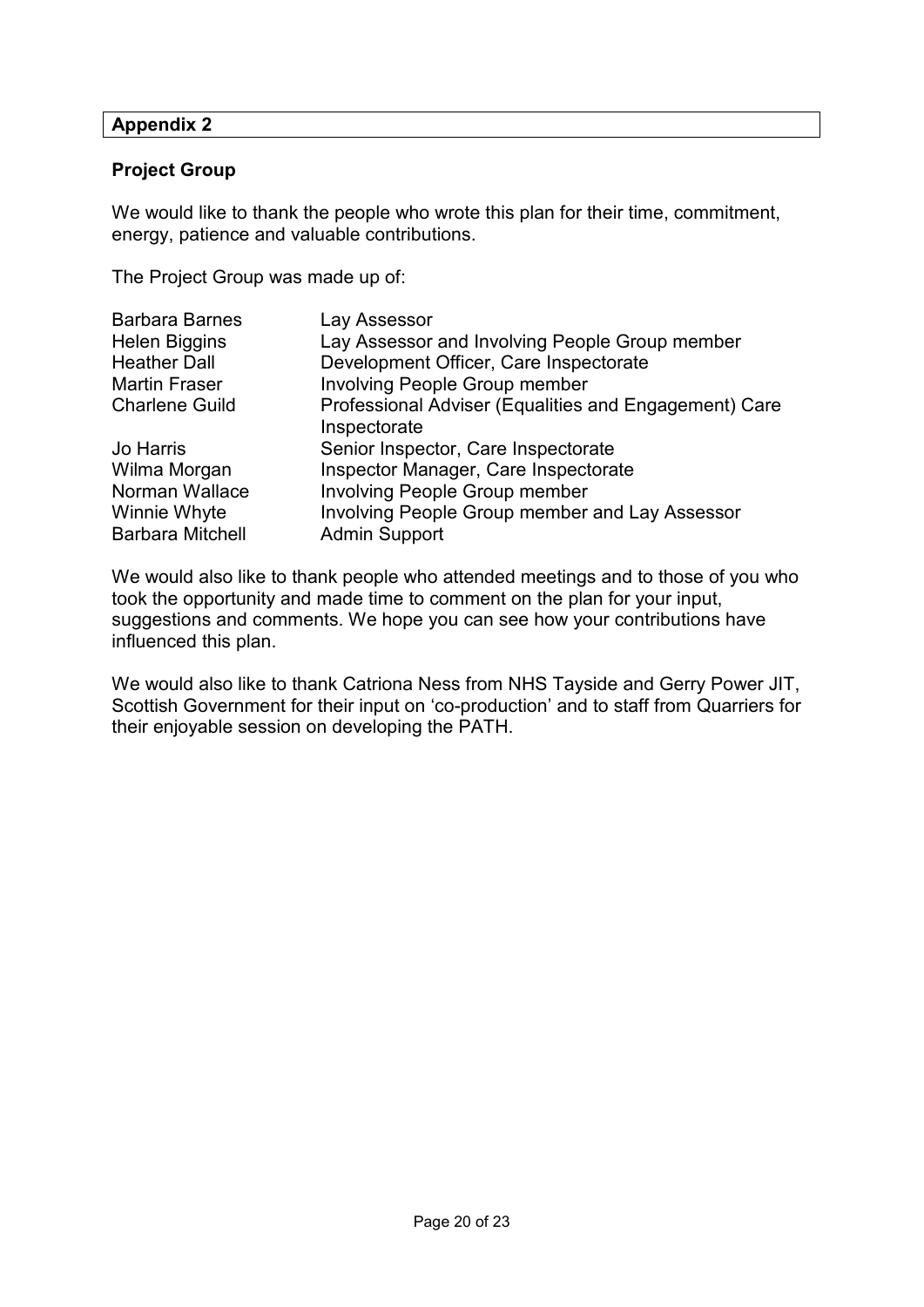# **Consultation – Involvement Plan**

| Opportunities to submit comments and suggestions                         |                                                                               |  |
|--------------------------------------------------------------------------|-------------------------------------------------------------------------------|--|
|                                                                          |                                                                               |  |
| Care Inspectorate - reference                                            | Communications                                                                |  |
| group                                                                    | Intelligence                                                                  |  |
|                                                                          | <b>Health Team</b>                                                            |  |
| The reference group were                                                 | Finance                                                                       |  |
| contacted on two occasions                                               | ED                                                                            |  |
| * To comment o the Charter and                                           | <b>IPMs all areas</b>                                                         |  |
| how the Care Inspectorate could                                          | <b>Complaints National Team and QA</b>                                        |  |
| promote an Involvement culture                                           | <b>Registration National Team</b>                                             |  |
| * On the Draft Involvement Plan                                          | Lay Assessor Team                                                             |  |
|                                                                          | Senior Inspectors (ex SWIA)                                                   |  |
| Care Inspectorate                                                        | All staff - intranet news today                                               |  |
|                                                                          |                                                                               |  |
|                                                                          | Invitation to participate in meeting to contribute to Involvement discussions |  |
| and develop the Charter - 15 March 2012                                  |                                                                               |  |
|                                                                          |                                                                               |  |
| Internal                                                                 | lay assessors                                                                 |  |
| Internal                                                                 | <b>IPG</b> members                                                            |  |
| <b>External</b>                                                          | Who Cares? Young People Inspectors                                            |  |
|                                                                          |                                                                               |  |
| Invitation to attend meeting facilitated by IPG members to discuss Draft |                                                                               |  |
| <b>Involvement Plan - 26 April 2012</b>                                  |                                                                               |  |
|                                                                          |                                                                               |  |
| Internal                                                                 | <b>IPG</b> members                                                            |  |
|                                                                          |                                                                               |  |
| <b>Opportunity to comment on Draft Involvement Plan</b>                  |                                                                               |  |
| Invitation to consultation meeting - 30 April 2012 (or submit written    |                                                                               |  |
| responses)                                                               |                                                                               |  |
|                                                                          |                                                                               |  |
| External                                                                 | Who Cares?                                                                    |  |
| External                                                                 | People First                                                                  |  |
| External                                                                 | Move on                                                                       |  |
| External                                                                 | <b>Carers Scotland</b>                                                        |  |
|                                                                          |                                                                               |  |
| Others who were given opportunity to make comment/suggestions            |                                                                               |  |
|                                                                          |                                                                               |  |
| Internal                                                                 | <b>Executive Team</b>                                                         |  |
| External                                                                 | Co-production trainers (NHS Tayside, JIT)                                     |  |
| External                                                                 | <b>PATH leaders</b>                                                           |  |
|                                                                          |                                                                               |  |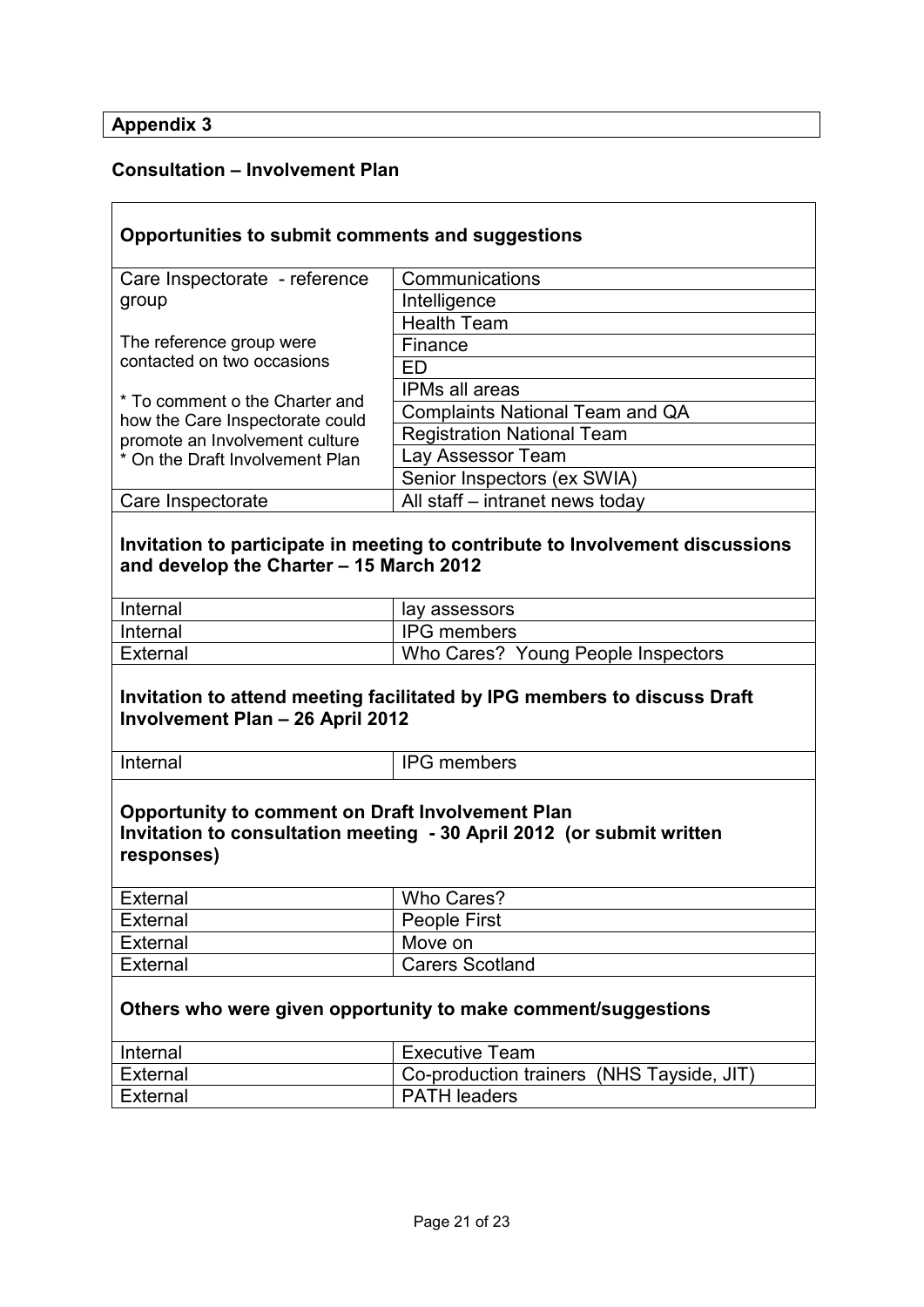### **Co-production summary of process**

To support our approach to co-production, it was important to have the right balance of professionals and people who use care services and carers. A short term project group was set up with key employees and currently involved people, the majority of the group being made up of people who use care services and carers. The membership of the project group is detailed in Appendix 2.

As the work was originally to be completed within a short timescale, we acknowledged that we may not always have all members present at our meetings but we ensured that we always had seven members as a minimum, with a balance of professionals and involved people, before going ahead. It was agreed that the strategy work would be broken down into four separate sessions on a weekly basis, throughout February.

### **Session 1**

The first session focused on the method of co-production as it was important that the group agreed this was the best way forward for the project. Gerry Power from the Scottish Government's Joint Improvement Team and Catriona Ness, NHS Tayside led the session on co-production methods and principles, how it can work in practice through real life case studies and how we could successfully apply this to our Involvement Strategy project.

At the end of the training session the group developed contact setting out any rules for the group what individual's commitment and contribution to the Project would be. Including attendance at meetings, leading on pieces of work and consulting with stakeholders.

The Project group also agreed the project plan and a series of meetings to take this work forward.

### **Sessions 2 and 3**

Two sessions were required to develop the Involvement Charter the organisation could commit to. These sessions were particularly challenging as group members felt these aims and objectives were the cornerstone of the strategy and as a result, they had to be clear and transparent in tone, language, message and intent. A clear consensus was reached resulting in the draft Care Inspectorate Involvement Charter contained within the draft Plan.

### **Session 4**

This session concentrated on what we wanted Involvement to achieve, the vision for involvement within the Care Inspectorate and how this would be taken forward. To carry this exercise out. Quarriers Community Connections Team facilitated the session to produce a PATH. They define the PATH process as helping a group to envision the future they want and then consider how they will support the vision to make it happen. The information gathered from the PATH session – The vision, the outcomes and actions required are detailed with the Involvement Plan.